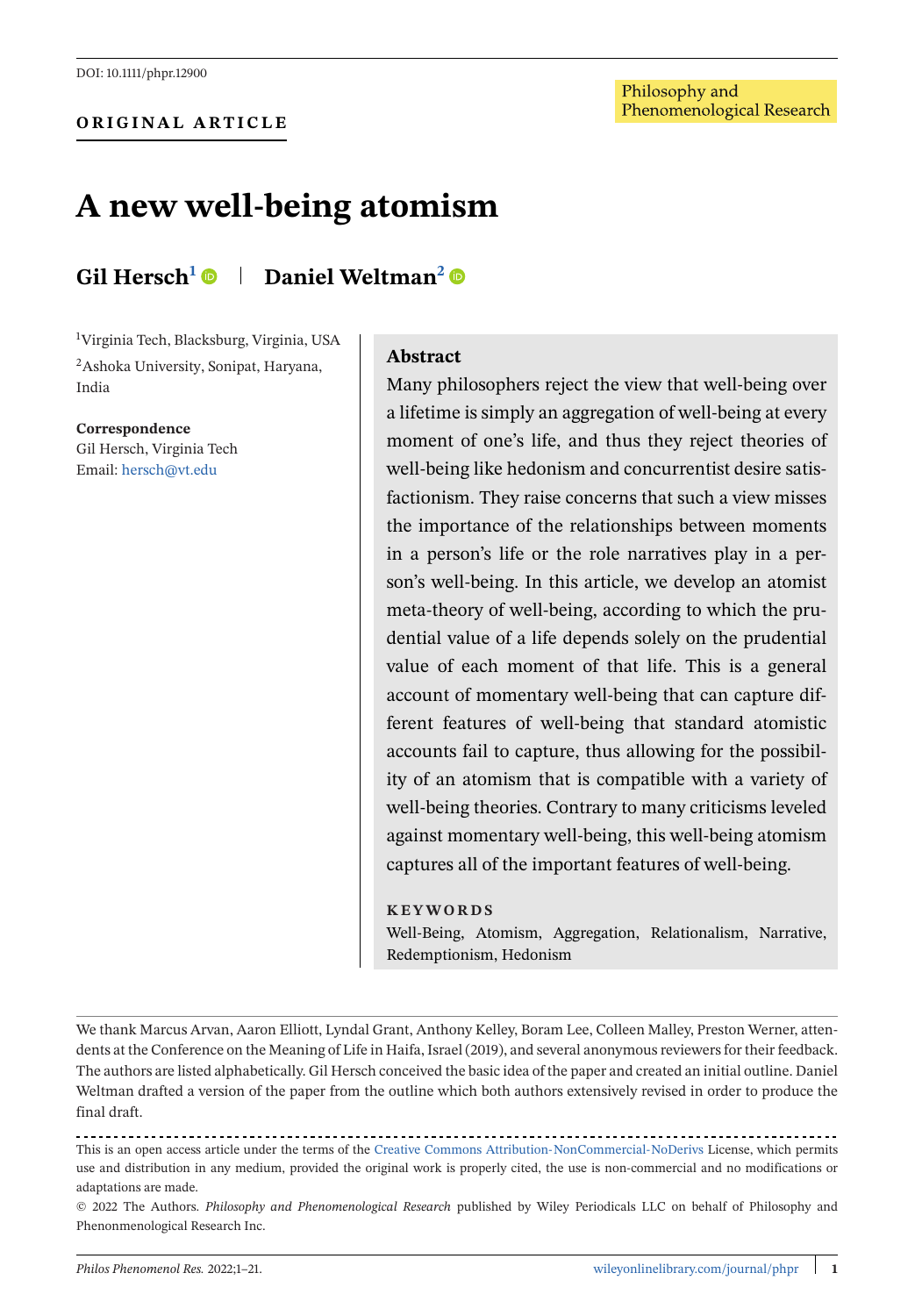# **1 INTRODUCTION**

Many philosophers have rejected the view that well-being over a lifetime is simply an aggregation of well-being at every moment of one's life, and thus they reject theories of well-being like hedonism and concurrentist desire satisfactionism (Slote [1982;](#page-20-0) Velleman [1991;](#page-20-0) Temkin [2012;](#page-20-0) Rosati [2013;](#page-20-0) Dorsey [2015;](#page-20-0) Kauppinen [2015;](#page-20-0) King [2018\)](#page-20-0). These philosophers raise concerns that such a view misses the importance of the relationships between moments in a person's life or the role narratives play in a person's well-being, and argue that aggregation is not an appropriate approach to well-being. In this article we outline a new meta-theory of well-being, which we call well-being atomism. According to well-being atomism, the prudential value of a life depends solely on the prudential value of each moment of that life, and the value of each moment of a life is independent of other moments, of the order in which moments occur, and of other features above and beyond the individual moment. We argue that, contrary to many criticisms leveled against momentary well-being, well-being atomism can capture all of the important features of well-being.

Well-being atomism is constructed out of what we call comprehensive momentary well-being, which is a notion of well-being that is broad and ecumenical, such that it can incorporate what people find compelling about various theories of well-being. While there are ostensible components of well-being that well-being atomism cannot incorporate, our account provides a rationale for omitting these as components of well-being. Rather than a well-being theory, well-being atomism is a meta-theory of well-being because it sets out the bounds of what an acceptable theory of well-being can be committed to. If well-being atomism is true, then the only viable theories of well-being are those that are compatible with well-being atomism.

Well-being atomism is an interesting thesis for three reasons. First, its defense amounts to a refutation of non-atomistic theories of well-being and the commitments that animate them, like the view that the shape of a life matters in ways that cannot be captured by atomism. Second, many argue either directly against atomism or against views that depend on or entail atomism.<sup>1</sup> Third, because we claim our version of atomism is broad and ecumenical, its ecumenical nature helps narrow the debate over well-being: all plausible theories of well-being can be (and thus ought to be) versions of the well-being atomism we defend here. Well-being atomism, if it is true, introduces conditions on an adequate theory of well-being that theories should respect. Thus, a defense of well-being atomism has significant implications for general debates regarding theories of well-being.

We begin in §2 by explaining our basic atomistic approach and detailing comprehensive momentary well-being which underlies our new well-being atomism. We explain away worries regarding relationalism in §3. In §4 we discuss ways in which atomism can accommodate narratability. In §5 we discuss some more general worries about aggregation and the extent to which they are problems for atomism. §6 returns to the broad view of atomism and elaborates on how comprehensive momentary well-being is a kind of atomism. We conclude in §7.

# **2 A NEW WELL-BEING ATOMISM**

Well-being atomism is a meta-theory of well-being. This means it is a theory about the content of theories of well-being rather than a theory of well-being itself. It holds that all true theories of

<sup>1</sup> For instance, Raibley [\(2012\)](#page-20-0) endorses holism *contra* atomism, and Bramble [\(2018\)](#page-19-0) argues that there is no such thing as momentary well-being, thus ruling out atomism.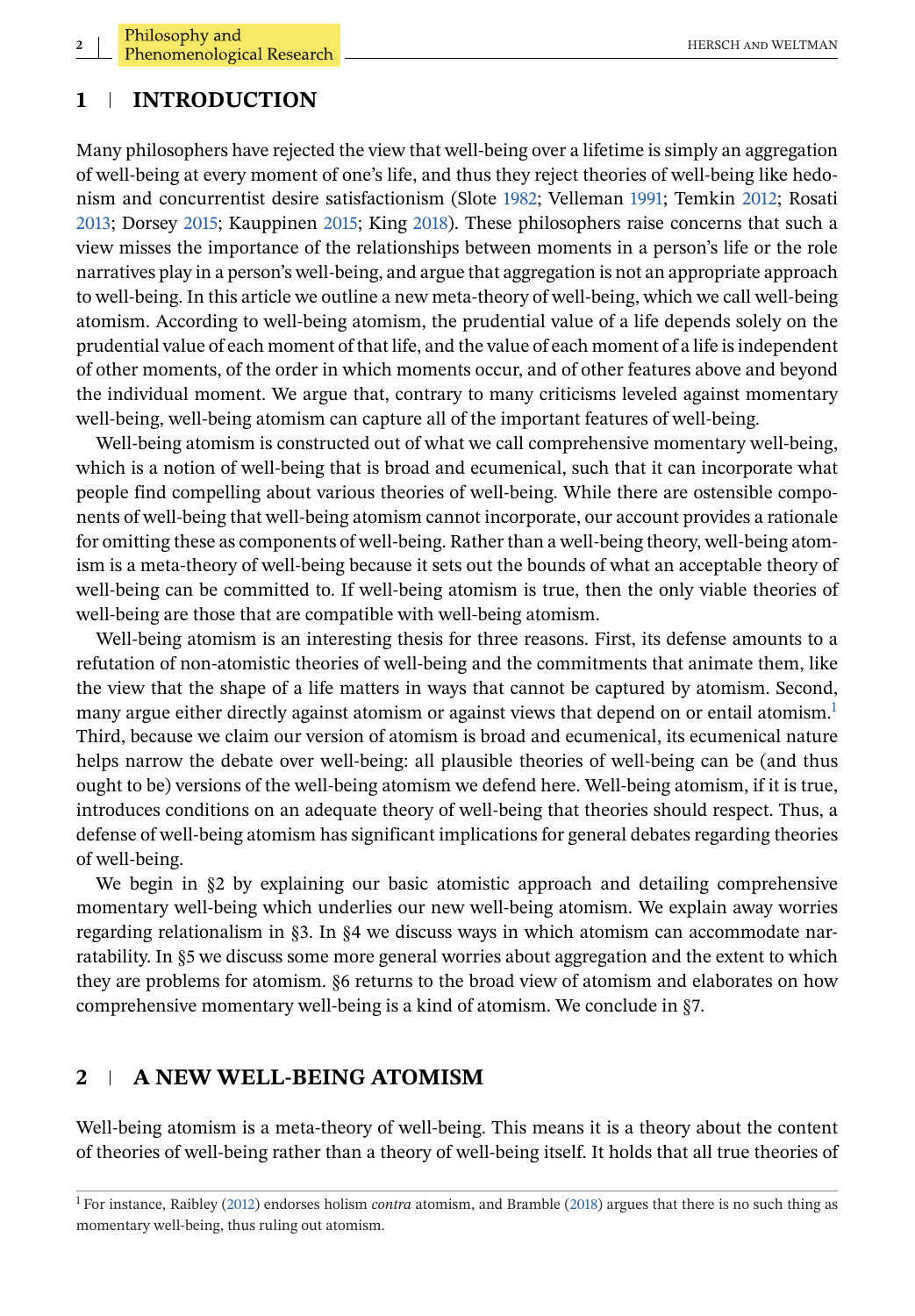well-being are atomistic. We follow Jason Raibley in using the term atomism to describe theories with three commitments: "(a) *the explanatory priority of momentary well-being*, (b) *momentary well-being internalism*, and (c) *neutrality about the order of episodes when aggregating well-being over time*" (Raibley [2016,](#page-20-0) 342). According to (a), "instantaneous, momentary, or synchronic wellbeing is a more fundamental or basic evaluation than well-being over longer intervals of time, up to and including a whole life" (Raibley [2016,](#page-20-0) 343). "Momentary well-being, on this view, does not derive from diachronic or global features of lives" (Raibley [2016,](#page-20-0) 343). According to (b), "wellbeing at individual times depends exclusively on the intrinsic properties of those times. Or a bit more liberally, an agent's well-being at a time, *t*, is not affected by anything that occurs at any time other than *t*" (Raibley [2016,](#page-20-0) 343). According to (c), "an agent's well-being over intervals of time—up to and including the agent's life—is a simple function from his or her well-being at the smallest well-being-evaluable intervals, whether these turn out to be times, moments, or episodes of longer duration" (Raibley, [2016,](#page-20-0) 343). As Raibley notes, these three features are not meant to be accounts of necessary and sufficient conditions for an atomistic well-being theory. But our wellbeing atomism instantiates all three features, so our atomism is a genuine atomism, and these features help to illustrate the contours of our atomism and of atomisms generally, so they are a good place to start. $2$ 

Well-being at a moment is defined as comprehensive momentary well-being. Well-being over some time is the sum of well-being at each moment over that time. Thus, lifetime well-being is the sum of one's momentary well-being at each moment of one's life (and perhaps at moments after one's life, if 'lifetime well-being' can depend on posthumous events).3

Momentary well-being is, as Joshua Glasgow puts it, "the non-relational well-being enjoyed at any given moment" (Glasgow [2013,](#page-20-0) 666). This means that "instantaneous, momentary, or synchronic well-being is a more fundamental or basic evaluation than well-being over longer intervals of time, up to and including a whole life. Momentary well-being, on this view, does not derive from diachronic or global features of lives" (Raibley [2016,](#page-20-0) 343). If momentary well-being is the only kind of well-being, then any ostensible value attached to relations among events, like the relation that obtains when events get better over time (and thus the relation that obtains when one's life slopes upwards), or the relations that constitute a narrative, are in fact reducible to, dependent on, and nothing over and above the values of individual moments of the life.4 Different authors hold different views of well-being atomism, including hedonists, who are the paradigmatic atomists, and desire satisfaction theorists who accept concurrentism about benefit, according to which satisfied desires count for well-being only when they are satisfied at the same time that one has the desires (Bradley [2009,](#page-19-0) 22; Lin [2017\)](#page-20-0). However, these other versions of well-being atomism rest on a simple notion of momentary well-being which is suited only to certain theories of well-being, like hedonism. We provide a more general account of momentary well-being, one that can better capture the different features of well-being that standard atomistic accounts fail to capture, thus

 $2$  Our theory is, to our knowledge, the first self-consciously atomistic meta-theory of well-being. There are atomistic theories of well-being, but the typical approach is to present a particular atomistic well-being theory which has a variety of commitments, atomism included, rather than to defend atomism itself. The chief discussions of atomism on its own are attacks on it, like Raibley's [\(2012\)](#page-20-0).

 $3$  This does not conflict with momentary well-being internalism  $-$  (b), above – because the claim is not that posthumous events change one's well-being during one's life but rather that "lifetime" is a misnomer, and we should instead talk about "total" well-being over a time which extends past the time of one's life. Whether posthumous events can contribute to one's well-being depends on one's theory of well-being: different theories have different views.

<sup>4</sup> Henceforth when we speak of value we are referring only to prudential value, which is the value relevant to well-being.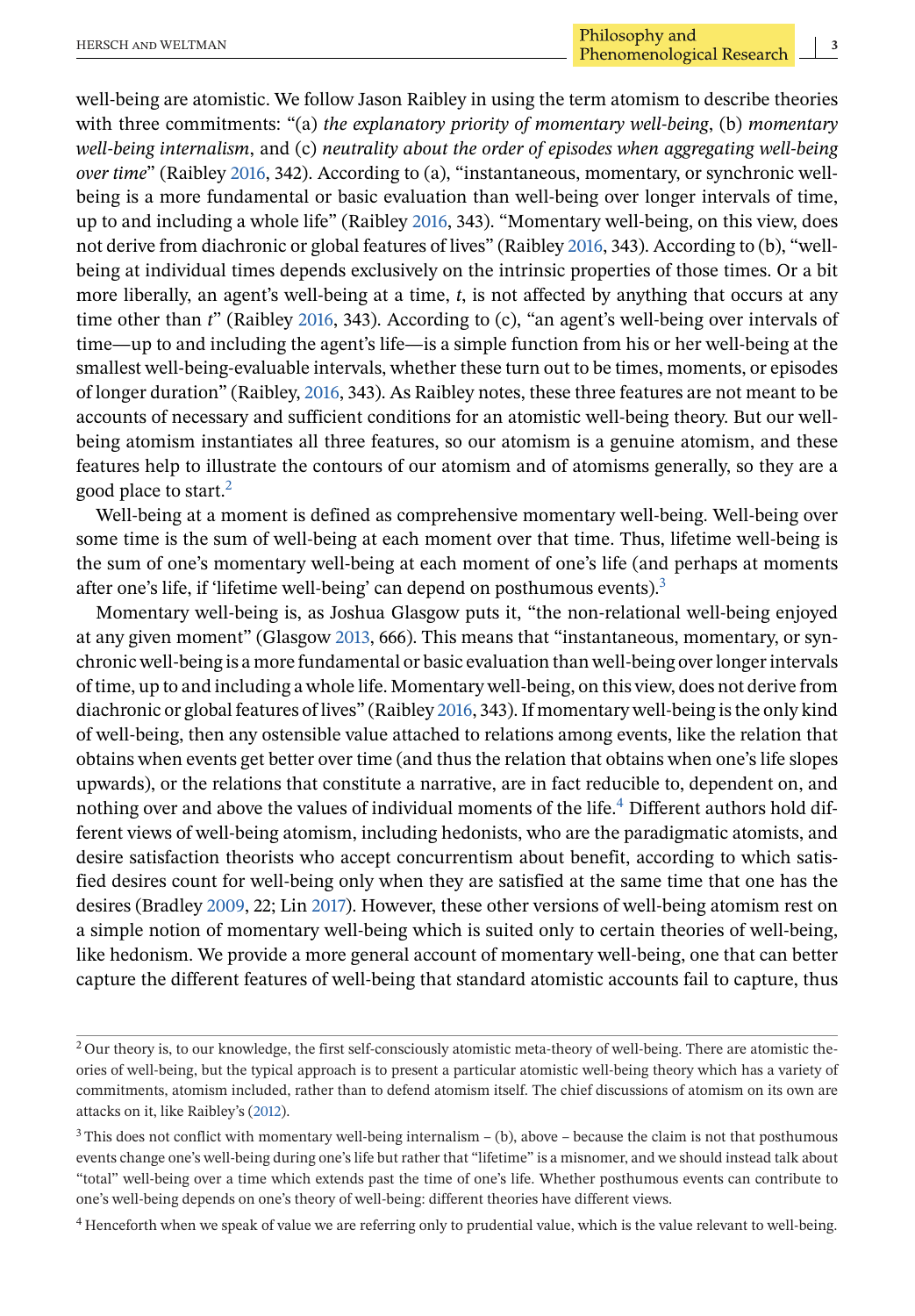allowing for the possibility of being an atomist without also being a hedonist or a concurrentist desire satisfaction theorist.

We take comprehensive momentary well-being to be a function of three things:

- 1. **Discrete momentary well-being**, which is equivalent to Glasgow's understanding of momentary well-being as a whole: well-being enjoyed discretely in a moment, apart from those features of well-being which are captured in the next two features.
- 2. **Retrospective momentary well-being**, which is a function of any features of preceding times in a life that are relevant to the current moment, like instances of discrete momentary well-being, or events that had no effect on well-being at the time. This is calculable at any given moment: we do not need to wait until a life is over for us to arrive at a measure of retrospective momentary well-being for any given moment. Thus, retrospective momentary well-being is synchronic rather than diachronic, although it is calculated in light of the past.<sup>5</sup>
- 3. **Expectational momentary well-being** is a function of one's possible, rational, or actual expectations at a moment of future instances of discrete momentary well-being.

Comprehensive momentary well-being can explain features of well-being that are difficult to account for with a simple concept of momentary well-being. For example, according to simple momentary well-being, it is hard to explain the contribution of crowning achievements in one's life, like winning a Nobel Prize. However much benefit one might derive at any particular moment from contemplating the receipt of the prize, receiving the prize, and reflecting back on having received the prize, it seems implausible to say that these three things together account for the entirety of the Prize's value to someone's life. Indeed, one might not spend much time reflecting on the possibility of receiving the prize, or contemplate the possibility with anxiousness rather than pleasure; upon receiving the prize one might be numb with surprise; and afterwards one might be inclined not to gloat over one's achievements. Thus, it would seem the Nobel Prize would entail relatively little benefit, and this would implausibly suggest it does not contribute much to the value of one's life.<sup>6</sup>

Comprehensive momentary well-being can capture the value of the Nobel Prize, and consequently it allows us to retain the view that lifetime well-being is nothing besides the sum of well-being at each moment of a life. Discrete momentary well-being captures the hedonistic aspects of the Prize, as described above, to the extent they exist. Some theories of well-being, like hedonism, can be captured entirely by discrete momentary well-being.

Retrospective momentary well-being captures the value of the Prize from the moment of its receipt up through the end of one's life. At the moment one receives the Prize and at each moment afterwards, we can look back at the features of one's life that make the Prize valuable (like the intellectual achievements that led to the Prize, the hard work underlying those intellectual achievements, and the good results engendered by those achievements) and say that, in light of these things, receipt of the Prize is at this moment valuable. Retrospective momentary well-being

 $5$  On its surface it may not be clear how something calculated in light of the past can be synchronic rather than diachronic, and so retrospective momentary well-being may appear to conflict with momentary well-being internalism as described above. Below we address this worry.

<sup>6</sup> This is why some find hedonism to be an implausible account of well-being. A hedonist will disagree (see e.g. Feldman [2004,](#page-20-0) chap. 6), but a hedonist will already accept our account of comprehensive momentary well-being, because the hedonist account is captured entirely by the first aspect, discrete momentary well-being. This is one way in which our theory is ecumenical: it accommodates, but does not mandate, hedonism.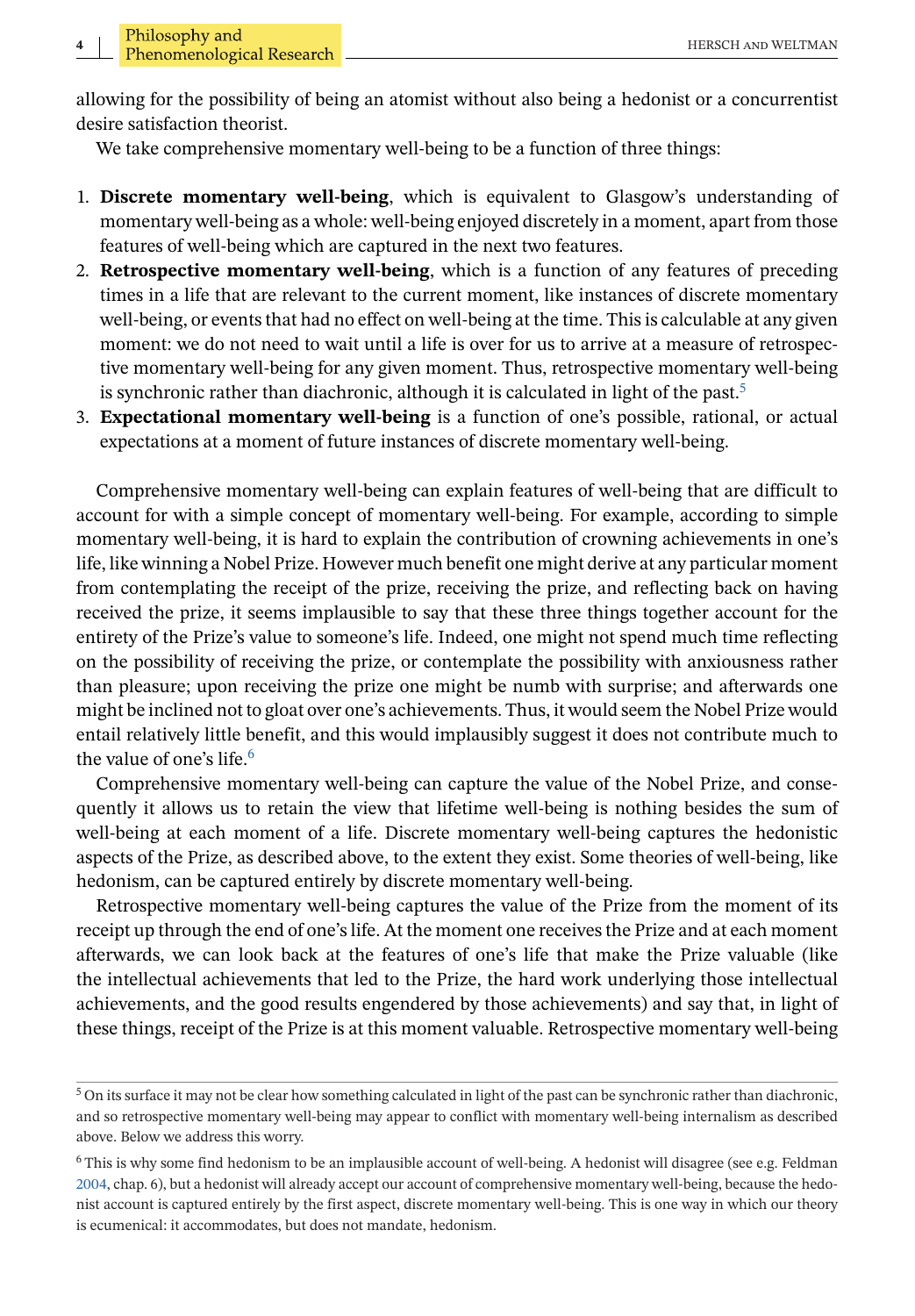does not require that one *in fact* look back at one's life, in the sense of literally taking a moment to relive one's memories. If one does this, and derives pleasure or some other benefit from it, that will be discrete momentary well-being. Rather, retrospective momentary well-being obtains in virtue of the *present* fact that one's past contains certain features which we can understand the present in light of. If there need be no conscious acknowledgement of or interaction with these features, then well-being obtains without one experiencing it in the form of pleasure. In other words, comprehensive momentary well-being does not require that a theory of well-being meet the experience requirement, which is the requirement that "differences in subjects' levels of welfare or well-being require differences in the phenomenology of their experiences" (Lin [2021,](#page-20-0) 867). It is compatible with it, and those who endorse the experience requirement, like hedonists, will accept comprehensive momentary well-being because they think everything can fit into discrete momentary well-being. But others who reject the experience requirement can accept comprehensive momentary well-being too, because it contains retrospective momentary well-being, which captures the goodness of things like having worked towards the Nobel Prize, and expectational momentary well-being.

Expectational well-being is the final component of comprehensive momentary well-being and it can also help explain examples like winning the Nobel Prize. If one wishes to say the Prize is valuable even before one wins it, this can be captured by instead saying one's expectation (or, as we explain immediately below, possible or rational expectation) of the Prize in the future contributes to well-being as expectational momentary well-being. These need not be actual expectations the agent has: perhaps the person has never imagined winning a Nobel Prize.<sup>7</sup> But if they could have good reason to expect this, or even just any reason to expect this, then we can say this adds to their well-being by attaching this value to the expectational well-being component of comprehensive momentary well-being. This once again highlights how comprehensive momentary well-being need not endorse the experience requirement: it is an ecumenical measure of well-being that is compatible with views which reject the requirement. One's particular theory of well-being will specify which expectations (actual expectations, reasonable expectations, or any possible expectations) ought to factor into someone's well-being at a moment.

Retrospective momentary well-being is the present value of the narrative or narratives that one can or does tell about one's life, given what has occurred. "Narratives" here is a broad technical term. It refers to judgments about value (at the moment) which depend on what has happened in the past. The narratives can be actual narratives, in the sense of a story or something like this. But the technical sense of "narrative" encompasses all calculations made on the basis of backwardslooking concerns which result in value at the moment. If, for instance, having tapped one cat on the nose on Monday and two cats on the nose on Tuesday adds to the value of tapping three cats on the nose on Wednesday, then when someone taps three cats on the nose on Wednesday, their well-being will be increased by some amount just in case they tapped one cat on Monday and two on Tuesday, and this increase will be captured via retrospective momentary well-being, because the Wednesday tapping can be viewed in light of having tapped on Monday and Tuesday. We choose the term "narrative" because narrative theories of well-being argue that the value of a life depends on its narrative structure, and thus more broadly we can think of a narrative as a series of events and their relations to each other which, at least on the surface, seem to have value over and above each individual component.

 $7$  This again shows how well-being atomism does not entail the experience requirement and is not equivalent to hedonism. A hedonist (who endorses the experience requirement) will say that expectations that we *could* have had, but which we did not in fact have, cannot have any impact on the value of our life.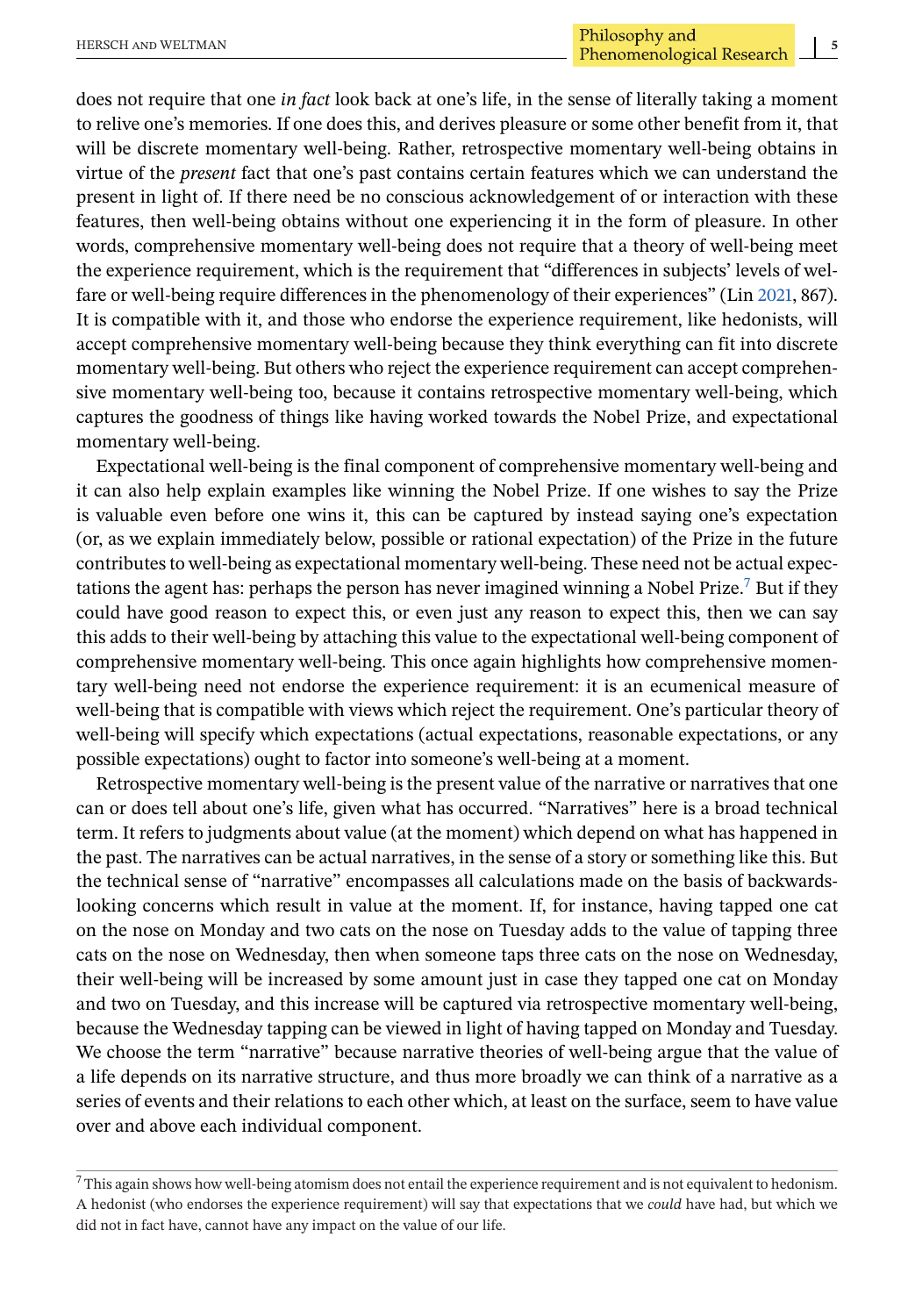Expectational momentary well-being is like retrospective momentary well-being, except that it is directed at future events rather than past events. Because future events have yet to occur, it is determined not by the events themselves but by expectations of these events. Like "narrative," "expectation" is a technical term which includes not just actual expectations (like someone's present plan that they will attend a birthday party tomorrow) but warranted expectations, unwarranted expectations, or anything else that is relevant depending on one's preferred theory of well-being.

These are narratives that one can or does tell and expectations that one does have or can have: but being *able* to tell a narrative is very different from *actually telling* a narrative, and having an expectation is different from being able to have an expectation. Which possibilities are the ones that are captured by retrospective and expectational momentary well-being? All of them. Comprehensive momentary well-being is an ecumenical measure. If one's preferred theory of well-being requires that one does in fact tell the narrative, like for instance if one has to have had certain attitudes in the past and other attitudes now in order to count as telling the narrative, then this is captured by retrospective momentary well-being. If one's theory of well-being only requires that the narrative *could* be told, this is also captured by retrospective momentary well-being.<sup>8</sup> If one includes only the expectations that in fact exist, then this is captured by expectational momentary well-being. And so on. This is what it means for well-being atomism to be a *meta-*theory of well-being: on its own, it does not require us to settle every question about well-being. It is only when it is paired with some more specific theory of well-being that we settle every question about the content of comprehensive momentary well-being and its constituents.

It is one thing to claim (for instance) that retrospective momentary well-being accounts for the value of a narrative. It is another to actually show this to be the case. Those who reject atomism will claim either the variables above leave out important features of well-being, or it is implausible to think that the variables can be given any determinate content. The well-being atomist must show either that comprehensive well-being can capture the relevant values, or that the values are not actually relevant to well-being. We cannot here prove this for every single value one might have in mind. Instead we pick three key values which are both common in the literature and, at least prima facie, seem to conflict with atomism. These three are the value inhering in relations between moments rather than at a particular moment (§3); the value of a life viewed as a narrative (§4); and the value of a life with a certain overall shape or some other characteristic beyond a mere aggregation of each moment (§5). For each of these values we argue that either they can be accommodated by atomism or should be discarded. This accounting is not comprehensive: there are other features of well-being one might think are incompatible with well-being atomism. But together these values cover the key objections to well-being atomism.

# **3 RELATIONALISM**

The first value that appears at odds with well-being atomism is relationalism—the thesis that one's overall lifetime well-being does not depend only on their well-being at any moment, but also, as Connie Rosati puts it, "on the value-affecting relations among its parts" (Rosati [2013,](#page-20-0) 29). These relations help determine "the welfare value of a life in a way that is not reducible to the contribution any other factor makes to the value of a person's life" (Rosati [2013,](#page-20-0) 30). This seems

<sup>8</sup> For discussion of these sorts of distinctions see de Bres [\(2018\)](#page-20-0).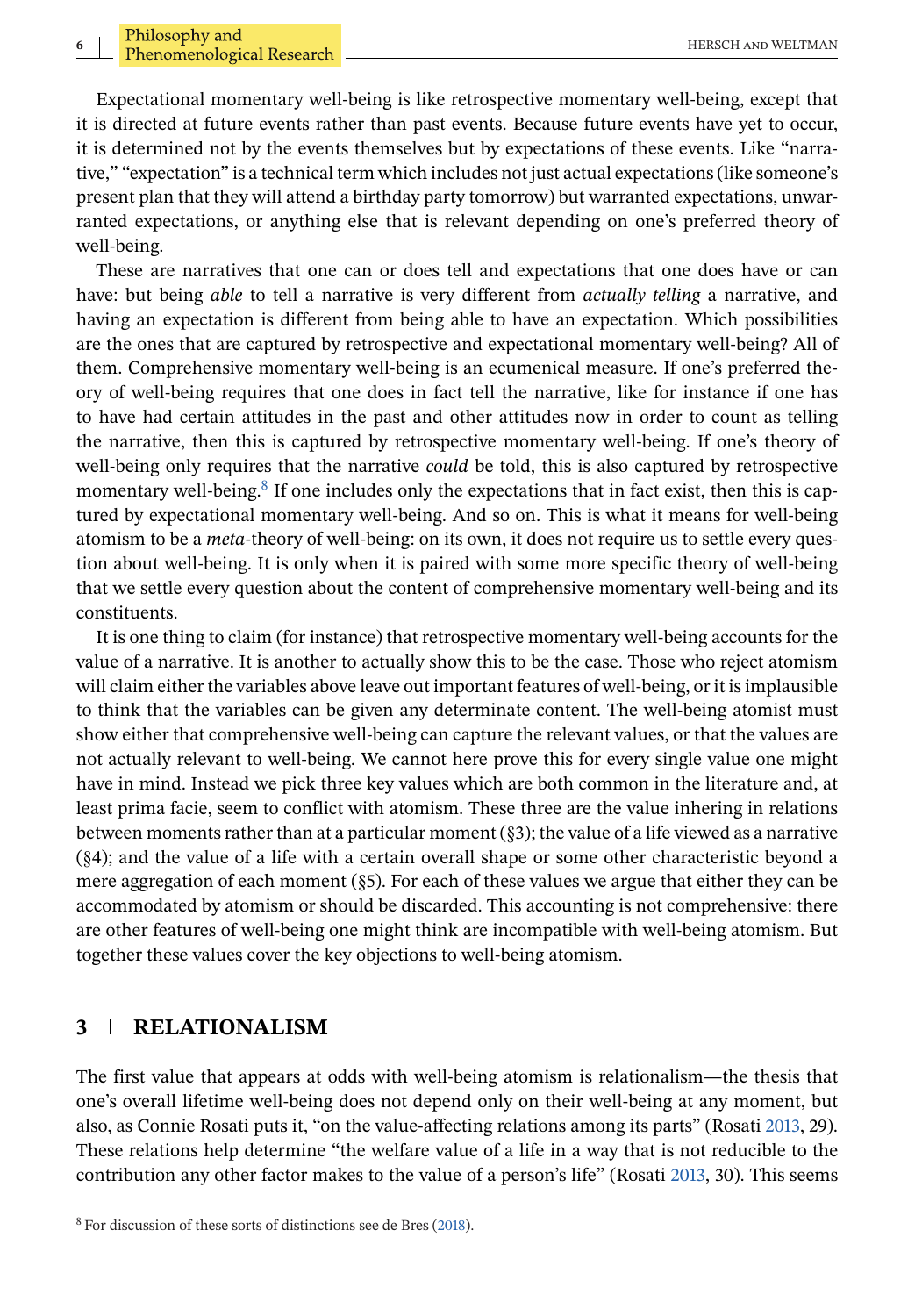prima facie incompatible with well-being atomism, according to which the welfare value of a person's life depends on its value at each moment and the value at each moment does not depend on any of the other moments. How can relations, which exist between one moment and another moment, be captured entirely in a moment?

Relationalism, the bare claim that relations contribute to the value of a life, can be separated from the claim that well-being cannot be understood atomistically. Rosati argues that "the issue of whether the welfare value of a life is additive and the issue of whether narrative relations contribute distinctively to the value of a life are separable, and my interest lies with the latter issue" (Rosati [2013,](#page-20-0) 32). But even if additivity and relationalism need not conflict, on many views they do.

For example, according to Dale Dorsey's relational view, some elements of well-being "cannot be locked down to an individual moment but necessarily involve many moments throughout a life and the relationship between them" (Dorsey [2015,](#page-20-0) 310). Dorsey objects to the priority of temporally discrete events, whereas comprehensive momentary well-being atomism is committed to the priority of nothing except temporally discrete events.<sup>9</sup> This amounts to a conflict between well-being atomism and Dorsey's relationalism.

Dorsey [\(2015;](#page-20-0) [2018\)](#page-20-0) endorses relationalism because it can account for the value that events have in virtue of their contribution to some long-term or global goal, project, or successful achievement.<sup>10</sup> He objects that a view like ours cannot account for cases in which someone is dead but their life project is completed by someone else, thus increasing the value of the dead person's life (Dorsey [2018,](#page-20-0) 1908). It is true that well-being atomism would have to account for this value entirely by adverting to the degree to which this completion was or could have been part of the dead person's expectations when they were alive.<sup>11</sup> Upon reflection, though, this makes sense.

Take Dorsey's specific example, according to which Albert, a physicist, dies a year before completing his lifelong research, and his research is completed by one of his students, Joan, who completes the research for the sake of Albert. Joan, like Albert's other students, is a talented physicist who was trained by Albert, and in light of her training and in light of the "tools and theoretical apparatus Albert had constructed during his lifetime" she is able to complete the project, not for herself but for Albert (Dorsey [2018,](#page-20-0) 1908).

All of the features of the example which lead to Joan's completion of Albert's project also make it rational to expect completion of the project. Had Albert trained no students, or had he trained no talented students, or had he not constructed the requisite tools and theoretical apparatus, or had Joan not cared about Albert and his life project, the project would never have been completed. But all of these things are in place before Albert dies. These things are in place in large part due to Albert and his conscious efforts, which make the eventual completion of his project far from an unpredictable fluke.

It is true that if some strange occurrence rendered all of these things inefficacious and if Albert's project remained incomplete, our view could not account for the ostensible damage this has done to the value of Albert's life. And so we must bite the bullet and accept that we cannot capture

<sup>9</sup> Dorsey is also a partial ally of well-being atomism in that he endorses the priority of synchronic welfare to lifetime welfare, because this means that lifetime well-being is just the sum of momentary well-being (Dorsey [2015,](#page-20-0) 325–26) (Cf. Brown [2019\)](#page-19-0).

 $10$  Dorsey also argues that while there is nothing intrinsically valuable about the shape of a life, a good shape is evidence of good relations between events (Dorsey [2015,](#page-20-0) 329). As we argue in §5, comprehensive momentary well-being captures everything relevant about the idea that the shape of a life matters.

 $11$  Or by allowing someone to have momentary well-being when they are dead.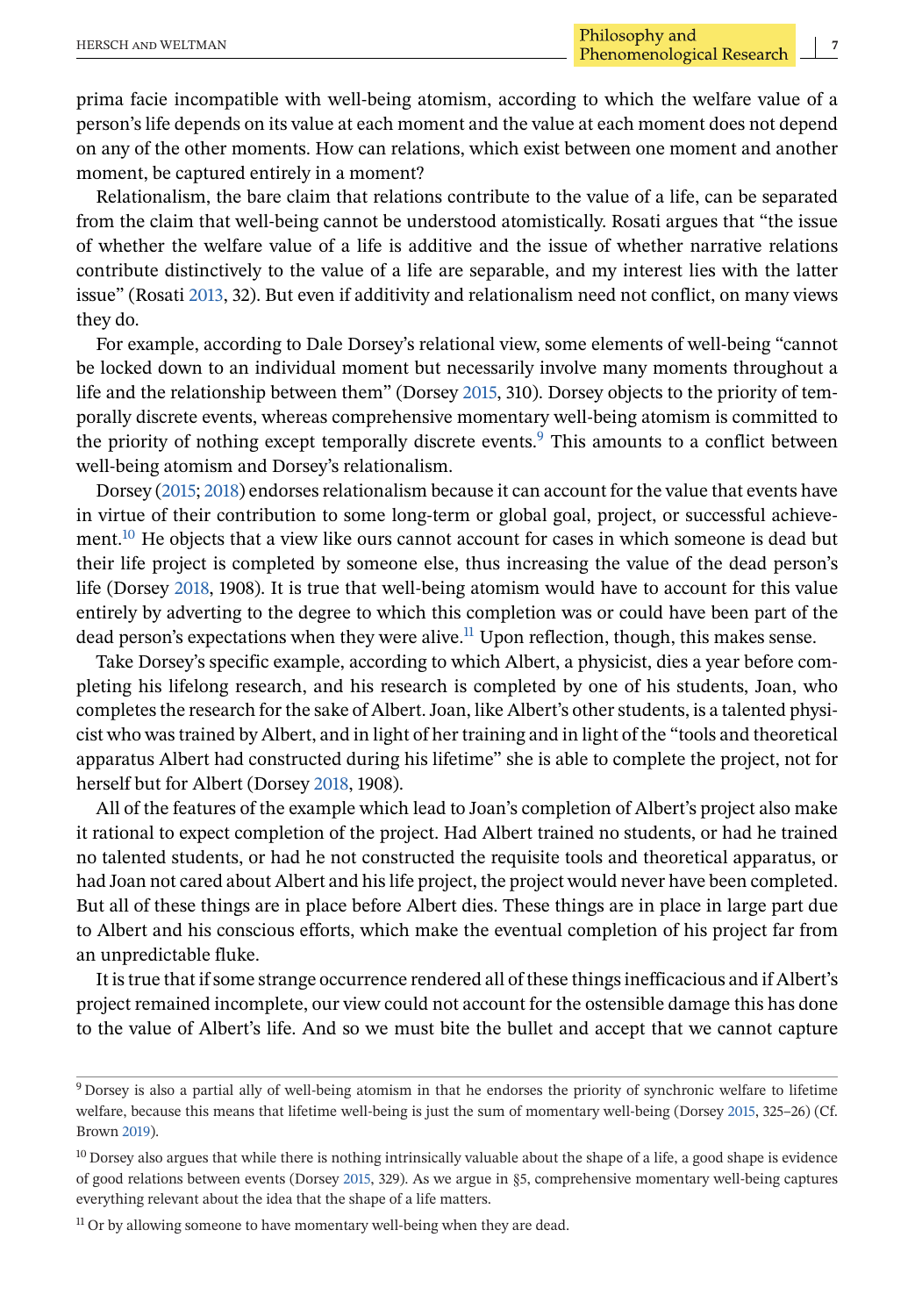the entirety of the intuition Dorsey wishes to capture, which is that if Albert's project fails due to an unpredictable fluke, this makes Albert's life worse. But we also need to take care to make sure our intuitions in the case are not infected by our beliefs about the value of the project, apart from its value for Albert's lifetime well-being. There may be perfectionist reasons to care about the completion of Albert's project, such that there is less value in the world if, due to a fluke, it remains incomplete forever.<sup>12</sup> And there of course may be reasons attached to the value of other people's lives to care about the completion of Albert's project: Joan may care about Albert's project due to its impersonal value, or due to the value it had (*n.b*.: not the value it *has*) for Albert's life. All of these (perhaps rightly) incline us to think that completion of the project is good. But we should not be misled into thinking the only value of the project is its contribution to Albert's lifetime well-being. It is his project, but it is not only his project, and whatever value is held hostage by its actual completion is not value for Albert, whose life is now over.<sup>13</sup>

Dorsey's relationalism is incompatible with atomism. Nevertheless, atomism does have the resources to account for the value that events have in virtue of their contribution to some longterm project, even if it can only do so by adverting to the extent to which such a contribution could be expected. We now turn to address a second value—the value of a life viewed as a narrative.<sup>14</sup>

#### **4 NARRATABILITY**

More specific than the view that the value of one's life stems from relations between moments rather than from moments alone, is the view that the narrative of one's life affects how well one's life goes. Narratability is a feature which is variously thought to attach to moments, events, stretches of time, or lives. If something is narratable, there is some story that can be told about it. This feature, according to many, can impact someone's well-being (Velleman [1991;](#page-20-0) Rosati [2013;](#page-20-0) Dorsey [2015;](#page-20-0) Kauppinen [2015\)](#page-20-0). Lives are not just aggregated moments but also stories, and better or worse stories have more or less value. Given that this is a diachronic process, it seems difficult to explain with a synchronic momentary understanding of well-being. How does comprehensive momentary well-being accomplish this?

Note that the diachronic nature of a narrative is actually one reason why retrospective wellbeing in fact *can* capture the value of the narrative. A narrative is diachronic because it unfolds over time. Narratives have beginnings, middles, and ends, or at least they have a series of events that relate to each other in various ways. One event occurs after the other: were the events ordered differently, the narrative itself would be different. This means that to know what to say about an event X in a narrative at *particular* time *t*, and thus what to say about the entire narrative, we need to know what has happened already up until this particular moment. In other words, we need to know what we have available to us *at this moment* in terms of the narrative we can tell. We want to *presently* tell the narrative: our task at any given moment is a synchronic one, not a diachronic one.

 $12$  This perfectionist value is distinct from the perfectionist value involved in perfectionist accounts of well-being (e.g. Dorsey [2010\)](#page-20-0).

<sup>&</sup>lt;sup>13</sup> Alternatively, one could endorse the possibility of posthumous well-being. This is also compatible with well-being atomism.

<sup>&</sup>lt;sup>14</sup> We return to Dorsey in §6 to explain how his relationalism rejects, whereas ours accepts, momentary well-being internalism, which is one of the three components of atomism.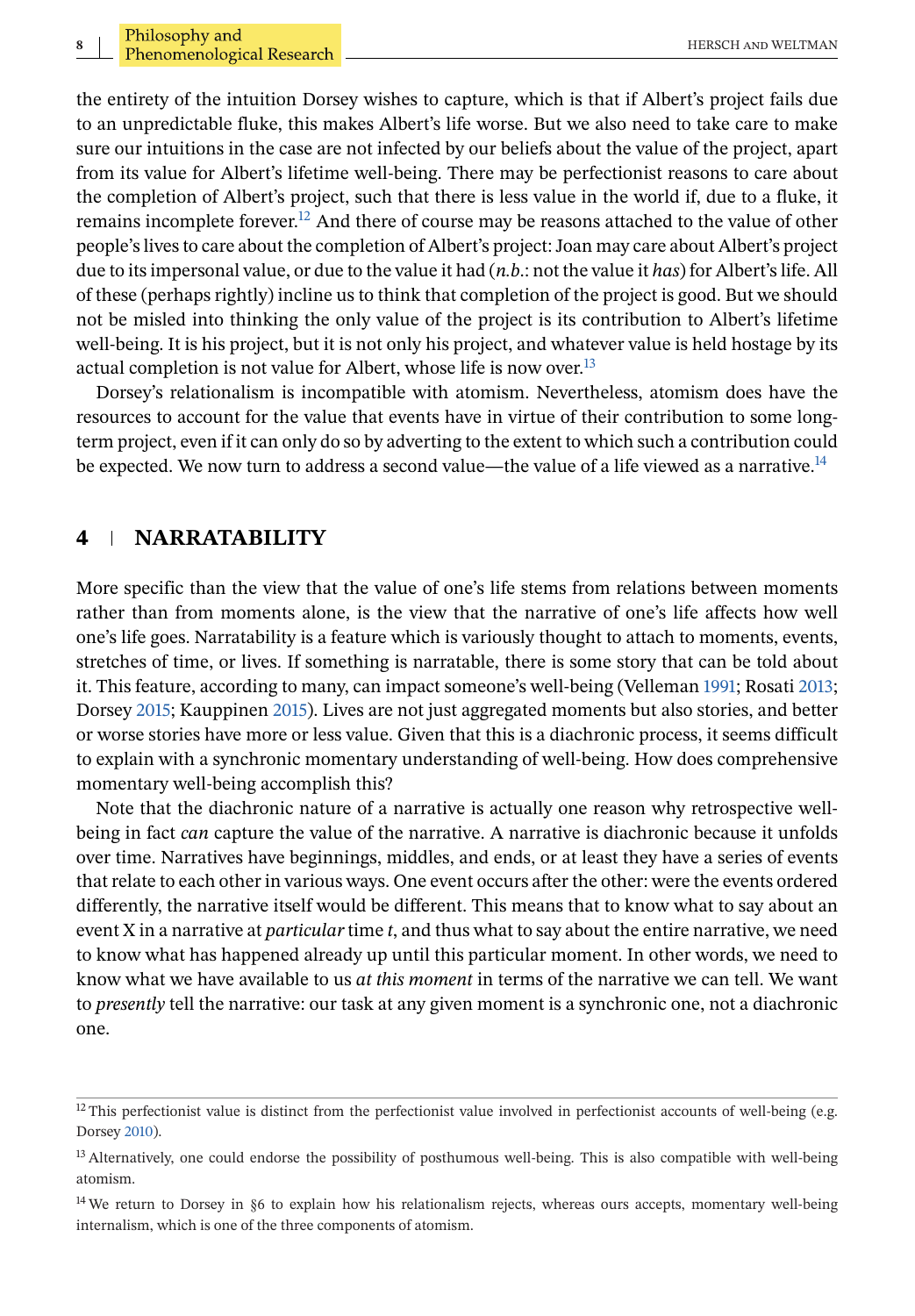For instance, if Val wins an Academy Award for best actor in 2005, the value of the narrative that involves this win will depend on what Val has been doing earlier in life: toiling in obscurity, or perfecting the craft of acting, or winning other awards, or anything else. At the moment Val wins the award, a new chapter is added to the narrative. The nature of the narrative shifts (and so the value of the narrative in terms of how each subsequent moment is judged also shifts). If Val was toiling in obscurity in 1980 through 2004, then the narrative is (let us assume) a more valuable narrative upon receipt of the award. It is, after all, a great story to toil in obscurity and then to have one's brilliance recognized.<sup>15</sup> At this moment of recognition, Val's momentary well-being is quite high, and for as long as this recognition matters for Val's life, Val's momentary well-being will continue to be high. This is not because the recognition on its own has this effect, but because it has this effect in light of having toiled in obscurity.

The value of winning the award is thus relational in a sense. But the "relation" exists entirely in the moment, and is contained entirely within Val's present situation. The greater pattern formed by the narrative is a pattern built out of pieces that exist entirely in the present: the fact of Val having done certain things in the past, and the fact of Val having won the award in the present. How can the value of Val's narrative be momentary well-being, if the value seems to depend on the past toils? The answer is that the value consists of looking back on the past toils, or being able to look back, depending on one's preferred theory of well-being.

The value is not in the toils themselves (which had value, if any, only at the moment, like everything else), nor is it in the relationship between the award and the toils. The value is in the award viewed in light of the toils, at this moment. This is entirely momentary value. The only relation here is a synchronic one. The value obtains in the present in light of relationships between present things: the present fact of having toiled in the past and the present fact of winning the award.<sup>16</sup> The toils themselves (and, once the award is in the past, the winning of the award itself) never change in their contribution to well-being. They never become more or less valuable: atomism requires that all value in a moment is fixed, such that moments in time never alter in value later. What becomes more or less valuable is the story one can tell at the present moment, looking back on what has come before. As that story becomes a better story, it can provide Val more momentary well-being in the present.

According to some theorists, like Rosati, one's narrative need not be limited to what has occurred (Rosati, [2013\)](#page-20-0). One's narrative can also incorporate expectations of the future. We account for this with expectational well-being. Val's story at the moment, which constitutes part of Val's momentary well-being, may be one that includes not just what Val has done and what Val is doing but what Val plans or could plan to do, what Val expects to happen or could expect to happen, and so on. Perhaps we can engage in "imagining our futures," and observers can similarly imagine our futures (Rosati [2013,](#page-20-0) 46). Thus, the narratives can be forward-looking: "we are looking not merely for a story we can live with but for a story that enables us to live" (Rosati [2013,](#page-20-0) 47).

<sup>&</sup>lt;sup>15</sup> This is not to imply that narrative value attaches only to stories of success. For a discussion of the relation between narratives, failure, and well-being see (Rosati [2013\)](#page-20-0).

<sup>&</sup>lt;sup>16</sup> See for instance Kraut's similar point about how we can judge someone's state at a moment by saying: "he is now someone who was once much better off. We look not just to his mental condition now, to assess the quality of his present life, but we also compare it to his earlier state and judge his present state to contain a great disadvantage that must figure in our assessment of it. It is bad for him now that he used to be so much better off" (Kraut [2018,](#page-20-0) 173). (The example Kraut uses is one which technically does not have to do with well-being, but this is for reasons irrelevant to our argument.) (See also Kraut [2018,](#page-20-0) 208.)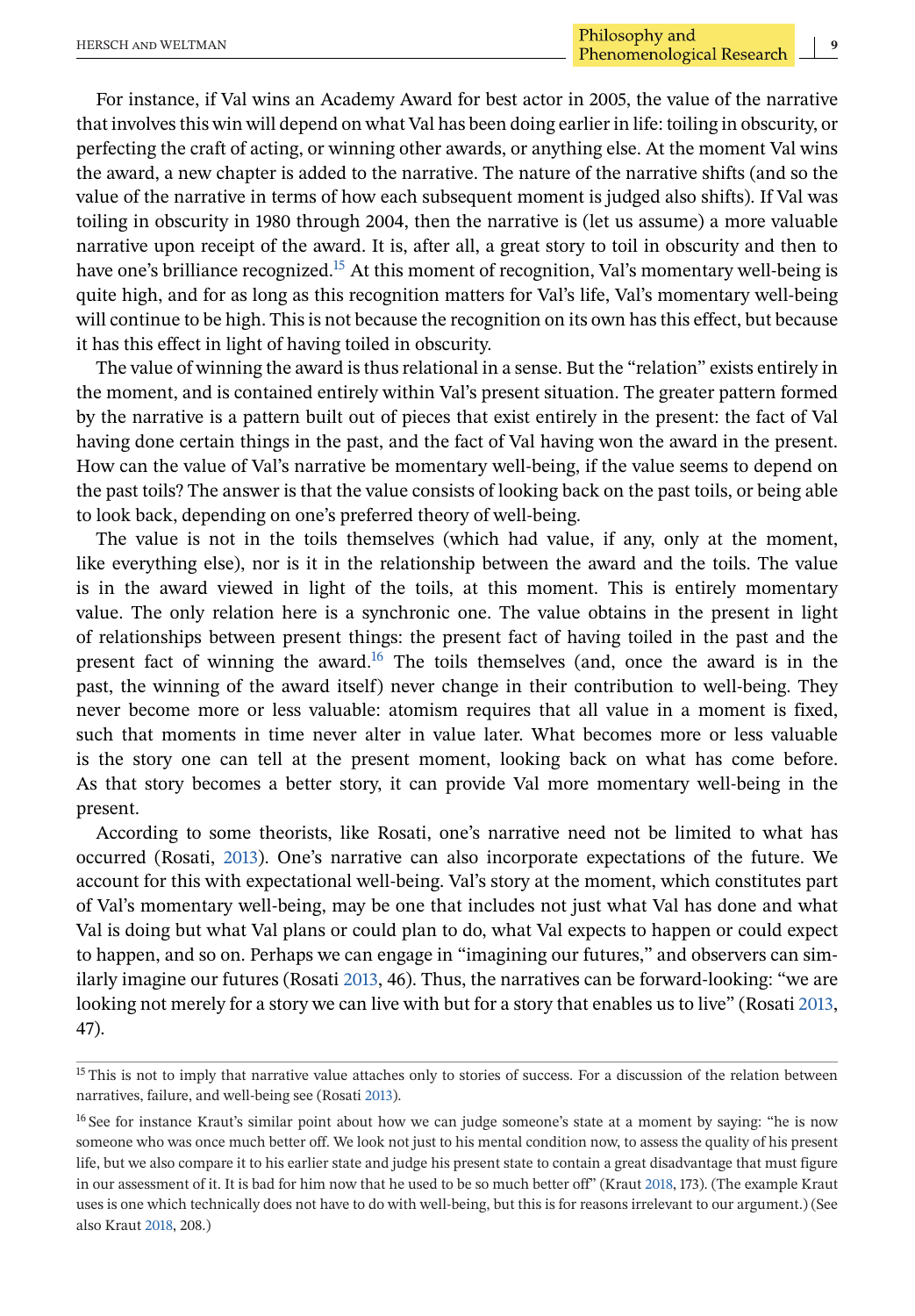Rosati is a narrativist whose view is clearly compatible with well-being atomism. She argues that:

[I]nsofar as our successes and failures affect the value of our lives for us, our storytelling can affect our welfare only presently and prospectively: presently, by affecting our current condition, and prospectively, by thereby putting us in a better position to alter what we do in the future as we work to make our lives better... Insofar as narrative or narrative relations can distinctively enhance the value of a life for the person living it, it is not by adding a distinct substantive value of their own; narrative relations have no value of their own. And it is not quite by altering the meaning of events and so the contribution those events make to the value of a life, at least not directly. (Rosati [2013,](#page-20-0) 48)

What matters instead are "the effects of *recounting to ourselves* stories about our lives, and so on the effects of how we depict events and relations among events in our lives" (Rosati [2013,](#page-20-0) 43). On Rosati's view, we can evaluate the good of someone's past by incorporating it into the present value of their narrative, rather than by changing our evaluation of their well-being at any of those past moments.

Not all narrativist views are compatible with atomism. According to Antti Kauppinen, wellbeing consists of the fact that "certain *narratable* relations obtain between the events that constitute our lives" (Kauppinen [2015,](#page-20-0) 202). From these relations we develop the "Narrative Calculus" which describes the prudential value of an event: "The intrinsic prudential narrative value  $\text{NV}(e)$  of an event  $e =$  contribution of e toward the agent's concurrent and non-concurrent goal(s)  $\times$  objective non-narrative value of the goals e contributes to  $\times$  degree to which success in achieving the agent's goal(s) is deserved in virtue of her actions" (Kauppinen [2015,](#page-20-0) 208). The Narrative Calculus gives us lifetime well-being by summing the narrative value of every event in someone's life. Although we sum the values, narrative value "is not *atomistically additive*: we can't look at the value of what happens at each moment in isolation from what happens at other times, and sum the atomic values up to arrive at the value of the life for the agent. This is because the NV of an event depends on what happens at other times" (Kauppinen [2015,](#page-20-0) 209).

Kauppinen's narrativism is not entirely compatible with our calculation of the value of a life. We believe well-being is calculable at each moment and is not influenced by future events, whereas according to Kauppinen's Narrative Calculus the value of an event can rise or fall based on what happens in the future. For example, according to Kauppinen, an athlete's painful training positively contributes to their well-being if they win an important championship in the future (due in part to the training) and negatively contributes if they lose the championship in the future. We would instead say that the training positively contributes to the extent that one can (or does) expect that this will contribute to one's winning, and vice versa for training that one cannot expect will contribute to victory. Our redescription only partially captures the intuition. It captures the intuition that training (which seems to have negative momentary value) in fact has positive value sometimes. But it does not capture the intuition that the value hinges on the actual outcome. On our view, if one can expect the training will contribute to winning, the training has value. On Kauppinen's view, the value is held hostage to the actual outcome.

The view we endorse is more compelling. The impulse to attribute value to the training only if it turns out well, rather than if one can expect it will turn out well (or expect that it will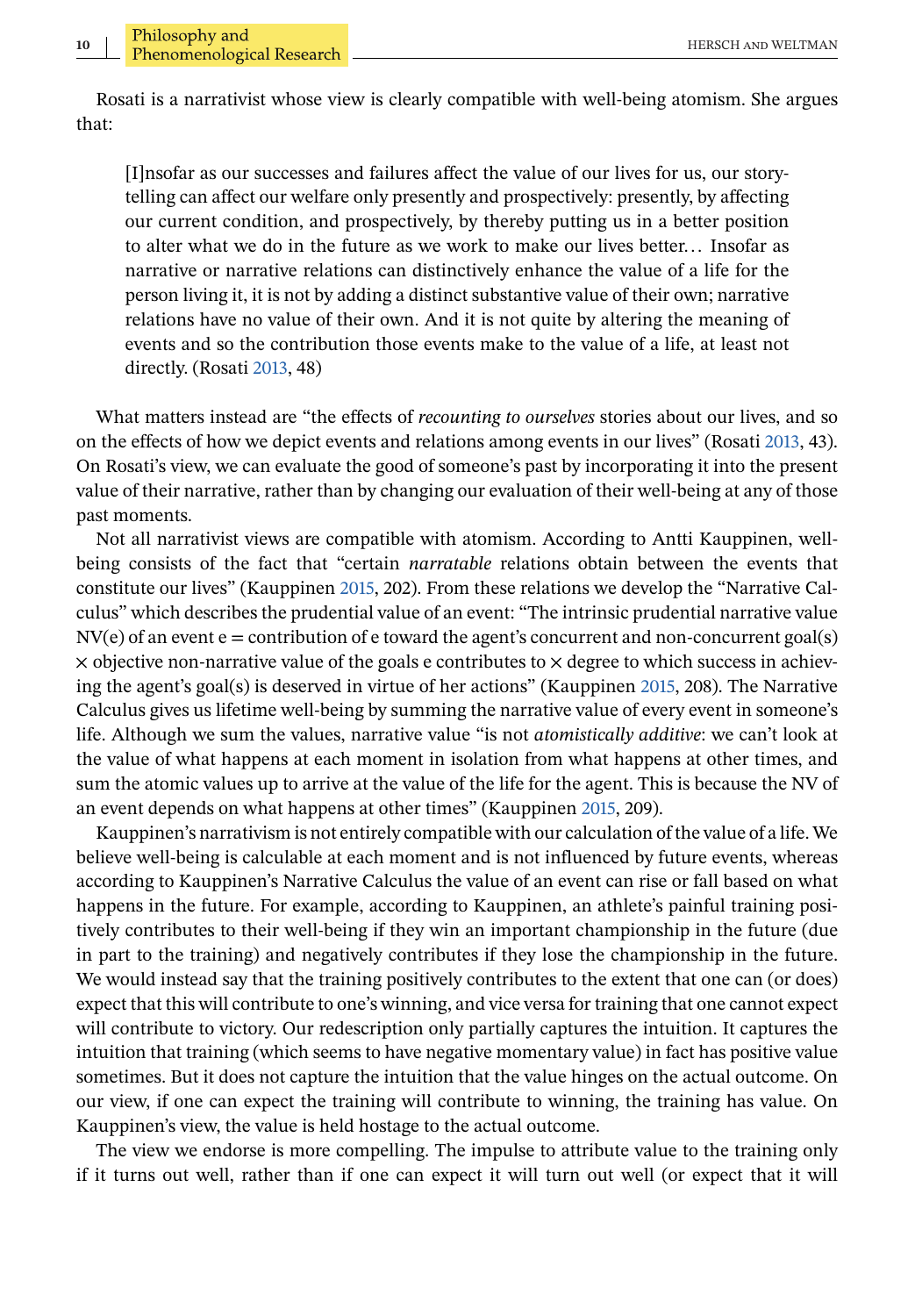First, the tendency to overvalue successful narratives ("good endings") often causes people to undervalue other constituents of a good story in the absence of a good end, but this is not reasonable. Insofar as one rationally believes that one's efforts increase the chances of achieving a good end, whether one in fact achieves a good end is a combination of effort and luck. The effort (in the example, training) is up to us, so the well-being contribution of effort obtains while one trains. Luck plays a role in our well-being by determining whether we get a good outcome, but for luck to infect the effort by reaching backwards in time is to fail to give credit where credit is due. The story of the ant who saves for the winter and the grasshopper who wastes the time away is a story about prudence even before we learn whether the ant gets unlucky and loses their stores in a freak, unpredictable accident. The ant acts prudentially, and we know this before we hear the end of the story. It is also better for the ant if things turn out well, but that additional value obtains when things turn out better, not while the ant is saving up.

Second, according to Kauppinen, the athlete's training is valuable because it represents an investment in the eventual success (and is disvaluable insofar as it is an investment in the eventual failure). This means that two athletes who follow the same training regime and succeed equally will have different levels of well-being (in virtue of having different amounts of value attached to the training) to the extent that one found the training more effortful than the other. Kauppinen gives the example of Fred and Greg: "while Fred loves nothing better than solitary practice, Greg doesn't like it, and would rather be with his family" (Kauppinen [2015,](#page-20-0) 210). Thus, their eventual (equal) achievements go back and raise the well-being contribution of their training, but Greg's achievement raises the well-being more. Kauppinen explains this by claiming that "the more one has exercised one's capacities, the more one has to lose in case it turns out the actions together fail to sufficiently promote the goal" (Kauppinen [2015,](#page-20-0) 210). So "Greg must exercise his capacities to a higher degree in overcoming his reluctance to train and his desire to be with his family. His willpower works overtime... So Greg is more deserving of success. That is why his story is better than Fred's" (Kauppinen [2015,](#page-20-0) 210–1).

But it is not clear how Kauppinen can help himself to this assumption. If Fred is lazy, depressed, or otherwise quite bad at self-motivating, and Greg is conscientious, dutiful, and focused, then Greg hardly has to exercise his capacities to do something he dislikes, whereas for Fred it's a struggle to do something that he admittedly enjoys. Our view handles this easily: aside from the well-being that attaches to their (equal) expectations for success, the well-being that results from training depends on how they feel about it. We cannot fully capture the notion that their sacrifices (whatever those might be) get redeemed by success, except by saying they are both equally "redeemed" by the additional well-being each gets from the equal expectations of success. But we do not want to say that their sacrifices get redeemed by success to any degree beyond this, because there is no way beyond stipulation to defend the intuition that the more effortful worker's life goes better.<sup>18</sup> Thus, the picture Kauppinen is trying to paint, according to which our intuitive notions line up with his accounting of well-being, is not a compelling picture. Insofar as effort is redeemed, this is calculable on the basis of one's overcoming the challenges in the moment, not on the basis

<sup>&</sup>lt;sup>17</sup> This is assuming one shares Kauppinen's impulse. One might reject the idea that the value of the training hinges on its eventual usefulness. Maybe diligently training for some worthwhile goal, so long as one reasonably expects this to pay off, is a valuable way of spending one's time.

<sup>&</sup>lt;sup>18</sup> One might also argue that to believe the sacrifices are redeemed by success would be to require a sort of backward causation, which would be objectionable. For discussion see (Bruckner [2013,](#page-19-0) 25–26; Dorsey [2013;](#page-20-0) King [2020\)](#page-20-0).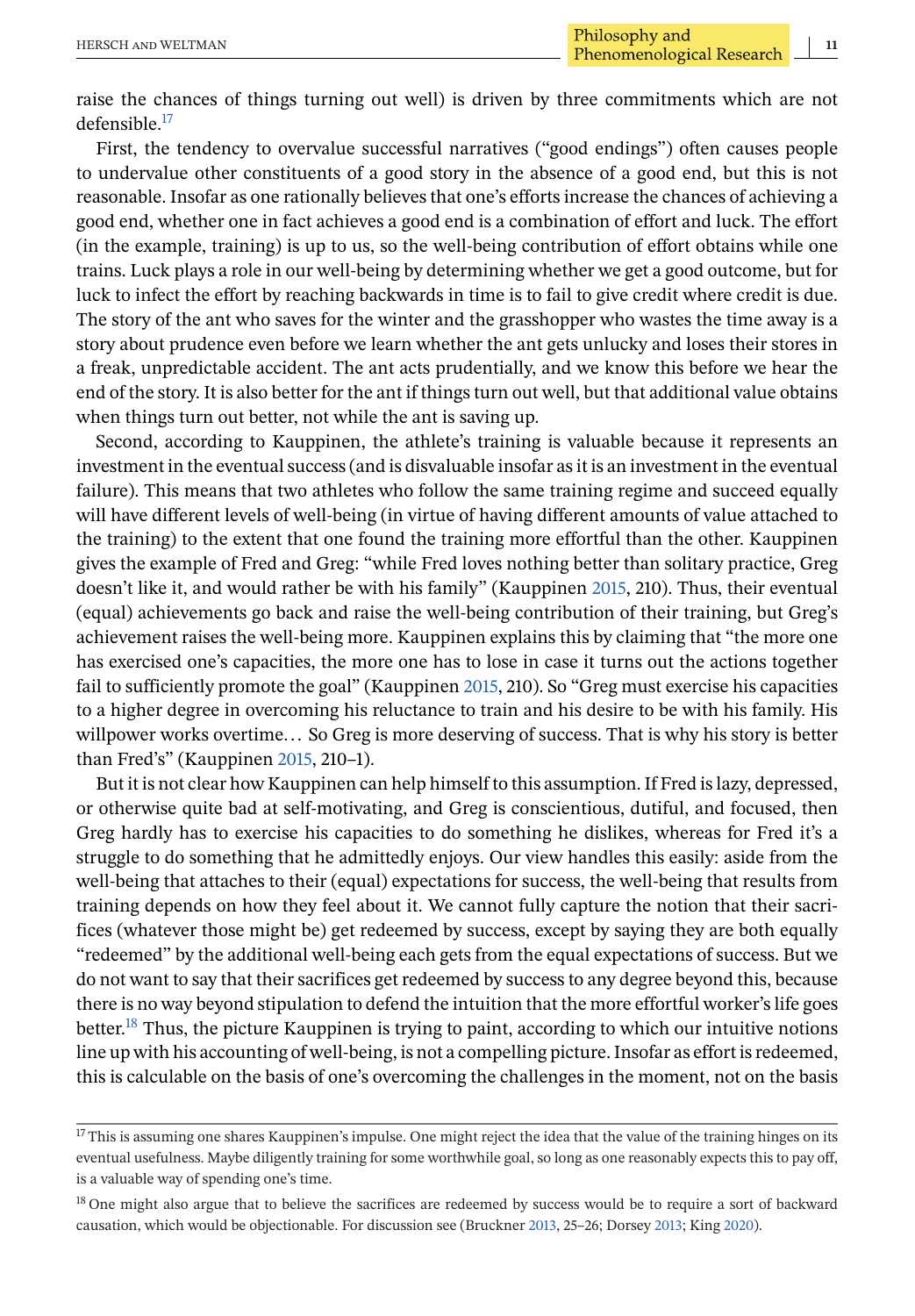of one's future success. The right place to look to figure out if training is good for Fred or Greg is at the holistic situation in the moment, not at the holistic situation encompassing the eventual success or failure of the endeavor.

Third, Kauppinen's view wants the value of the success to reach back in time and redeem the hard work by raising the contribution of the hard work to life's well-being. This amounts to an endorsement of strong redemptionism, which we argue against below. Moreover, as suggested above, it is more plausible for the value of the success to obtain at the moment of success (and at moments afterwards, as one reflects back on it, lives one's life in virtue of having accomplished it, etc.) than for the value of the success to reach backwards. The hard work raises the value of the eventual achievement. The value of the achievement does not raise the value of the hard work. The hard work *does* have value insofar as it contributes to an expectation of success, just like an investment today has value insofar as it can be expected to grow in the future. But the hard work does not now have that value in virtue of the *actual* future success. We don't price investments on the value of their *actual* future success. We price them on the value of their *expected* success. We look at investments and say that they were unlucky if they turn out bad, but it would be unreasonable to fire an investment banker for making good investments that unluckily fail to pay out. Admitting the value of the achievement is different from admitting the value of the narrative. We accept the former and need only deny the latter (insofar as the value of the narrative can't be captured entirely in forward-looking ways).

As with the value of relations between moments in life, atomism has the resources to defend the value of some elements of a life's narrative (e.g. Rosati's), albeit entirely encompassed in individual moments (contra Kauppinen). In the next section we turn to address a third issue that is often raised as a cause for concern with atomistic approaches—the problematic nature of aggregation.<sup>19</sup>

### **5 ANTI-AGGREGATION**

Aggregation is the thesis that lifetime well-being is the sum of momentary well-being.<sup>20</sup> The value of one's life is "the area under the curve," so to speak, where the curve is the line drawn on a chart of one's life, with time on the X axis and momentary well-being on the Y axis. It is also known as "additivism" (Bramble [2018,](#page-19-0) 7). Well-being atomism is the conjunction of comprehensive momentary well-being plus aggregation. Conjoining these two ensures that comprehensive momentary well-being is by definition comprehensive, because if lifetime well-being is only the sum of comprehensive momentary well-being, nothing else can impact well-being. Thus, a denial of aggregation is a denial of well-being atomism.

Many theories of well-being deny aggregation.<sup>21</sup> Nevertheless, most denials of aggregation amount to endorsements of one or more of the values that we addressed above. Here we respond to two additional anti-aggregation views: Michael Slote's and Owen King's. Slote rejects aggregation for two reasons (Slote [1982\)](#page-20-0). First, one might rationally prefer goods to occur later in life. To the extent this is plausible, Slote thinks it is likely because the slopes of lives matter. According to the shape of a life thesis, lives with certain shapes (like perhaps an upward slope) are better than lives with other shapes (like a downward slope) even when the area under the curve is equivalent

<sup>&</sup>lt;sup>19</sup> We also address another narrativist who opposes atomism, Dorsey, below in §6.

<sup>&</sup>lt;sup>20</sup> Aggregation is a more specific thesis than the view that well-being at times of one's life are what make someone's life good for that person. For discussion see (King [2018\)](#page-20-0).

 $^{21}$  Many also endorse it, like hedonists (e.g. Bricker [1980;](#page-19-0) Kraut [2018,](#page-20-0) chap. 4).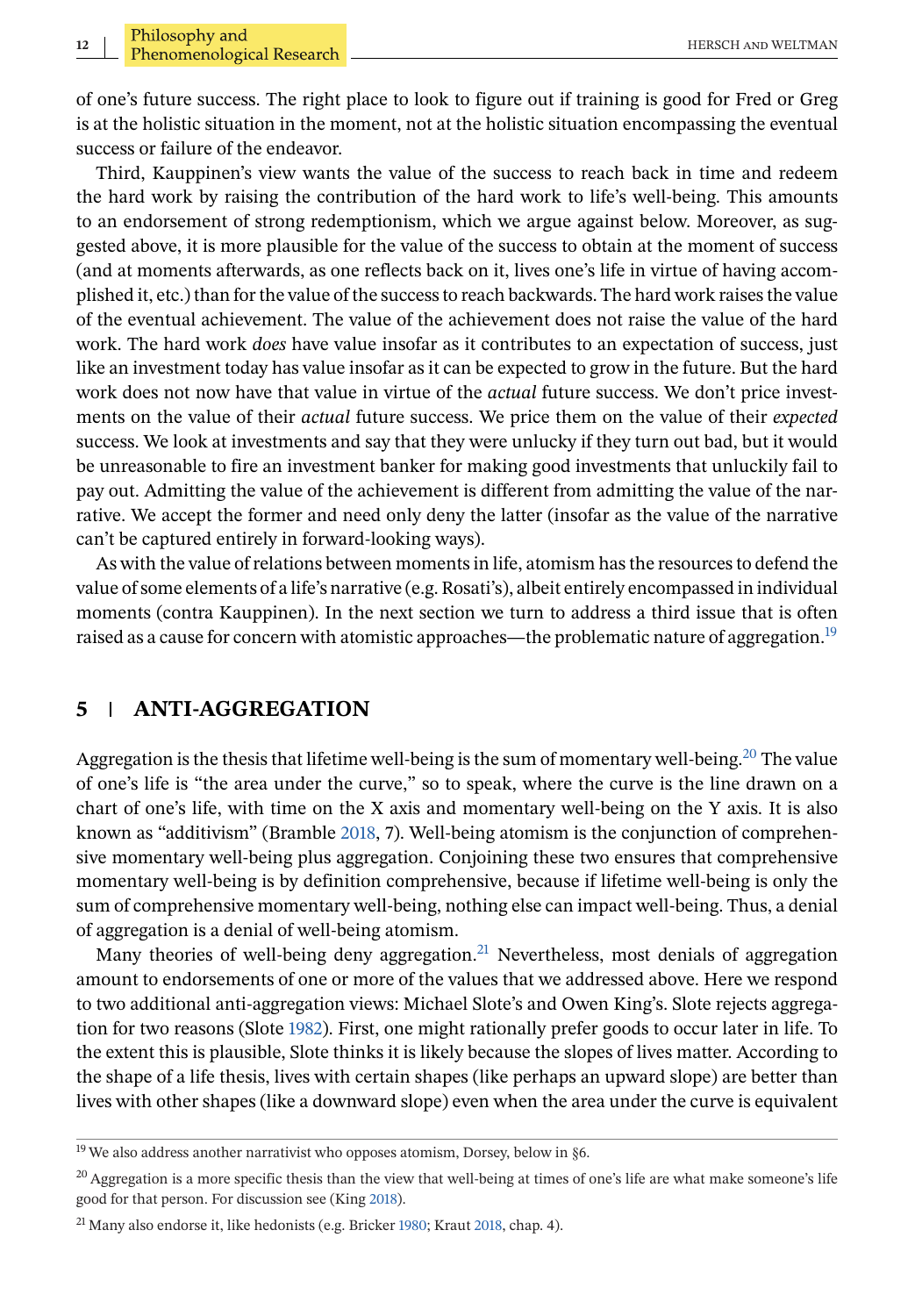between the two lives (Bruckner [2019\)](#page-20-0). We think there are independent reasons to reject this thesis, although we do not have the space to discuss them here.<sup>22</sup> Instead we will show how atomism can, to some degree, accommodate the thesis.

All the atomist needs to say is that one cannot hold the area under the curve constant in a life while merely varying its slope. Of course, just as a matter of mathematic possibility, it is easy to do this, but the resulting graphs one would draw, with different slopes but a constant area, would fail to reflect accurate judgments about the value of the lives that the graphs are meant to represent. Varying the slope entails changing (at each moment) what has happened in the past, and thus changing the value of relational well-being at each moment, and what one can expect to happen in the future (and thus the value of expectational well-being at each moment). If a life that slopes up is better, overall, than a life that slopes down, this is because given the same events in a life, the upward sloping one will have more area under the curve in virtue of having more well-being at various moments through higher relation well-being, expectational well-being, or both.

The ways we might explain this are too numerous to list: they are specific to each sort of life. But if, for instance, it is better to have a difficult childhood and then eventually succeed than it is to have a wonderful childhood and then eventually fail, this can be because success in light of a difficult childhood is more valuable success, and so at each moment one has succeeded, relational well-being is higher than it would be in the similar downward sloping life. The details will vary depending on the lives in question and on one's theory of well-being, but to the extent the atomist needs to defend the shape of a life thesis, there is no challenge here. The only challenge is to come up with a theory of well-being which accounts for this. Perhaps no theory of well-being can account for this: maybe slopes can easily be varied while holding the area under the curve equal. If this is true, atomism can happily accept this conclusion. Slote, of course, cannot.

Second, Slote thinks we discount the impact of some moments of our life when we calculate well-being. According to Slote, we do not think good or bad dreams make our lives go better or worse, and we are inclined to say an unhappy childhood does not matter so long as it is com-pensated for by a later happy life (Slote [1982,](#page-20-0) 314).<sup>23</sup> So the good of a life is not merely the sum of each moment of the life. One reason to believe this, Slote argues, is that goods are "periodrelative," such that behaving in a childlike fashion is only good when one is a child (and not for one's life as a whole) and winning a shuffleboard tournament as an aged retiree is only good for one's senescence (and not for one's life as a whole) (Slote [1982,](#page-20-0) 316).

Well-being atomism can accommodate this by making the value of goods which are not period-relative quite high, numerically, thus making the value of period-relative goods relatively small. So, if one happens to get non-period-relative goods in childhood or old age, these will matter as much as they typically do, but perhaps Slote is right that during these life periods, events typically only impact our overall life good a little bit. Because most events during childhood and old age are absolutely small, the period-relative goods can still be relatively large compared to other things happening during those periods. Something great (or terrible) for a child is a large good (or bad) relative to childhood. But it will be small related to events in the prime of the life. This does not show that period-relative goods are *entirely* unrelated to lifetime well-being. The small numbers still get added into the overall sum. But even Slote admits that these goals "count negligibly or not at all" towards overall life, and the well-being atomist simply picks the former option in the disjunct (Slote [1982,](#page-20-0) 316). Similarly,

<sup>22</sup> For further objections see (Feldman [2004,](#page-20-0) 124–41; Bruckner [2019;](#page-20-0) Hersch and Weltman [2022\)](#page-20-0).

 $23$  For a similar argument see (Bramble [2018,](#page-19-0) 17-18).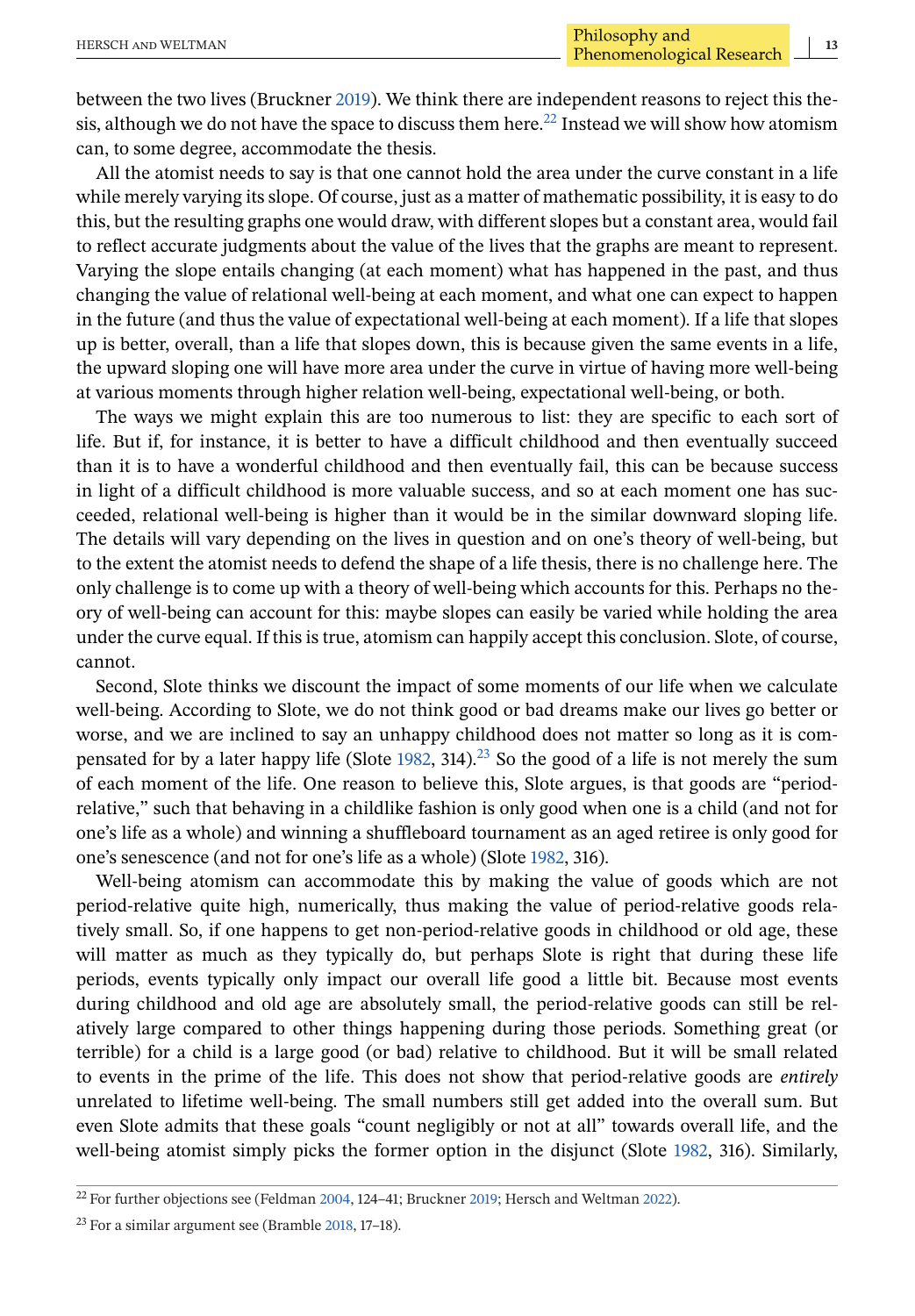good and bad dreams can be handled by treating "sleep" as a discontinuous and recurring period in one's life. Good and bad dreams make this period go better or worse, and thus a good dream will be a relatively high number and a bad dream will be a relatively low number, but on an absolute level, things that occur during sleep add little to the sum of lifetime well-being.

Both these responses give us an elegant and accurate description of the relevant cases. Someone who lives a benighted childhood or a terrible old age *will* have had a worse life, overall, than someone with a great childhood or a great old age, even if the impact of catching a frog or winning at bingo will be relatively small compared to events in the prime of life. Someone who had bad dreams every night *will* have had a worse life, overall, than someone who had great dreams every night, although again the overall impact of dreams will be relatively small compared to events in waking life. Anyone inclined to think bad childhoods or bad dreams do not make life worse *at all* must contend with the efforts we go through to give our children good childhoods and to ward off bad dreams.

This solution requires us to accept, perhaps implausibly, that a very happy child is not having a particularly good life, since they have yet to reach the age where one can truly have a good life. If this is implausible, though, it is a problem for Slote, not for the atomist. The atomist need not assign low values to childhood happiness: they only need to do this if Slote is right.

King argues against aggregationism along different lines. First, King argues that "aggregationism faces a problem analogous to Parfit's Repugnant Conclusion: A sufficiently long life barely worth living will be superior to a shorter span of excellent living" (King [2018,](#page-20-0) 355).<sup>24</sup> As with Slote above, the atomist can respond by adjusting the numbers until this is false, so as to ensure that atomism properly captures the implications of one's preferred theory of well-being. That is, make the well-being of moments in a short excellent life high enough that a very long barely tolerable life adds up to less well-being overall (for example, use a logarithmic scale to chart higher levels of well-being, so good moments of a happy life will be orders of magnitude better than any given moment of a life barely worth living). $^{25}$ 

But more importantly, King's argument is directed against a specific sort of aggregationist—a hedonist aggregationist. If King is right, then it is because a long life barely worth living is not in fact worth living, or at least not compared to a shorter, better life. A hedonist aggregationist cannot deliver this conclusion, at least not without introducing something like a distinction between higher and lower pleasures and filling the shorter life with higher pleasures. But other theories of well-being, like objective list theories, can avoid this objection while still endorsing aggregation. There may just not be very many (or any) things on the list which one can get over a nearlymiserable life of any length.

In other words, not all theories of well-being require us to balloon value as we balloon time in such a way as to force us to accept what we might take to be implausible conclusions. Wellbeing atomism certainly does not force this on us. It merely tells us that lifetime well-being is calculated by summing well-being at each moment. Perhaps the only legitimate way to fill out some moment with well-being is via things which can only occur in relatively brief great lives. And so, this is no objection to aggregation or to well-being atomism. It is only an objection to theories of well-being which, when married to aggregation, deliver the wrong verdict, like some forms of hedonism. This is why it is crucial to remember that well-being atomism is

 $24$  For a similar argument, see (Bramble [2018,](#page-19-0) 19).

<sup>&</sup>lt;sup>25</sup> We might also acknowledge that our intuitions about cases like these might not be delivering the right result (Norcross [1997,](#page-20-0) 146–58; Tannsjo [2002,](#page-20-0) 344; Broome [2004,](#page-19-0) 55–59).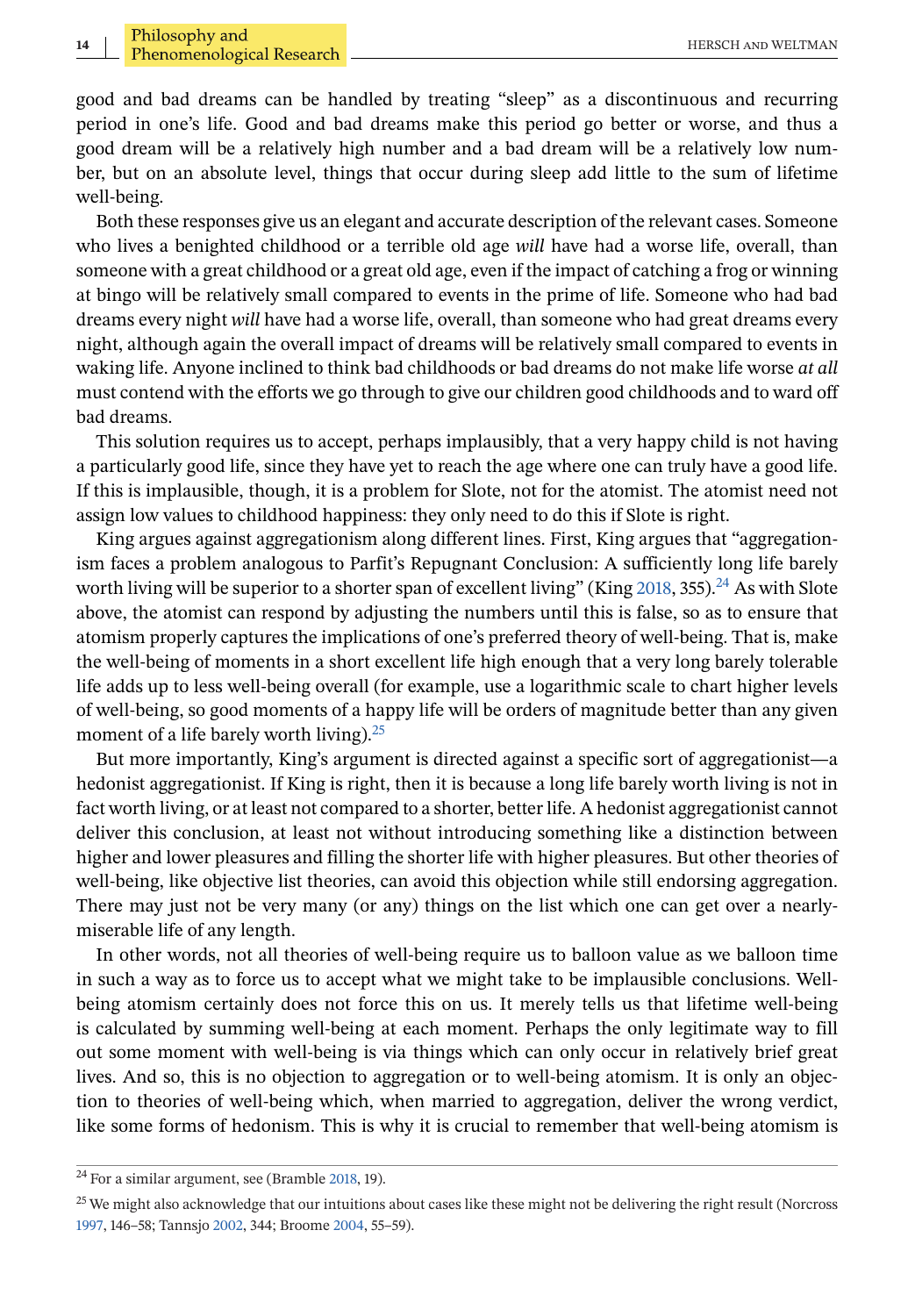a meta-theory of well-being, not a theory of well-being. Well-being atomism on its own does not force us to say that longer lives always add value. This is a conclusion that only obtains when well-being atomism is married to a theory of well-being which entails this commitment. If the commitment is implausible, this tells against that theory of well-being, not against well-being atomism.

As with Slote above, this solution again is not an unfortunate admission the well-being atomist must fall back on. It reflects our considered intuitions. The worry about a very long barely good life is a classic challenge for hedonists. If one finds it compelling, then it is no surprise that this will spell trouble for hedonism. But the value of well-being atomism is that it frees aggregation from its hedonistic roots. Aggregation itself is blameless, and we can keep it even in the face of King's worry. We can be atomists without being hedonists.

King also argues that aggregation must be false by presenting two examples. In the first example, he describes two possible lives for Frances the artist, one with more well-being and the other with less. King argues that the latter life is better, because it contains a stretch of poverty and dissatisfaction which influences her art that deals with poverty, compared to a similar life in which her poverty-influenced art is created based on research she did while being supported by her parents (King [2018,](#page-20-0) 357–58).

Atomism can accommodate the plausibility of the case by denying that Frances has equal wellbeing in the later part of her life when she is an artist. Instead, we should view her as having more well-being if she suffered through a stretch of poverty, because the possibility of looking back on that stretch of poverty makes her later achievements more valuable and meaningful. Indeed, as King notes, if "Frances herself had reflected on her reduced well-being in [the life with the poverty], she would have valued it as an element of her life" (King [2018,](#page-20-0) 358). Because retrospective momentary well-being does not require that the agent actually reflect on the relationship between this moment and past moments, but only requires that it be possible to view the agent's life in this way, we can capture this value and thus capture King's intuition that the life with poverty is better.26

Lest one worry that there is some difference between actually reflecting, as in the counterfactual modifications to the above two cases, and the possibility of reflecting, King straightforwardly denies this. "It is just that this sort of hypothetical retrospection makes for compelling cases" and so "it is not essential to [King's argument] that the protagonist, were she to reflect, would have any particular take on the relevant events" (King [2018,](#page-20-0) 359). King himself talks about what someone *would* think or feel *if* they reflected back on their life. Well-being atomism captures this value with retrospective well-being. So, even with aggregation (which is ostensibly incompatible with King's cases), well-being atomism delivers exactly the right result.

Finally, according to King, aggregation implies that "if a period of apparently elevated wellbeing in a person's life does not contribute to the goodness of that life as a whole, then we must conclude that her well-being was not actually elevated during that period after all" (King [2018,](#page-20-0) 364). But well-being atomists can deny this and just add disvalue to the later life via retrospective well-being to account for this. That is, the period of elevated well-being does not contribute to the goodness of a life as a whole because the level of retrospective well-being at subsequent periods is low in light of this earlier period. This solution also accounts for the fact that in the moment the person has no reason to suspect their well-being is lower than it seems to be (or, if they have

<sup>&</sup>lt;sup>26</sup> King's second example, that of Wade and the son-molesting stranded motorist, admits of a similar reply (King [2018,](#page-20-0) 358–59).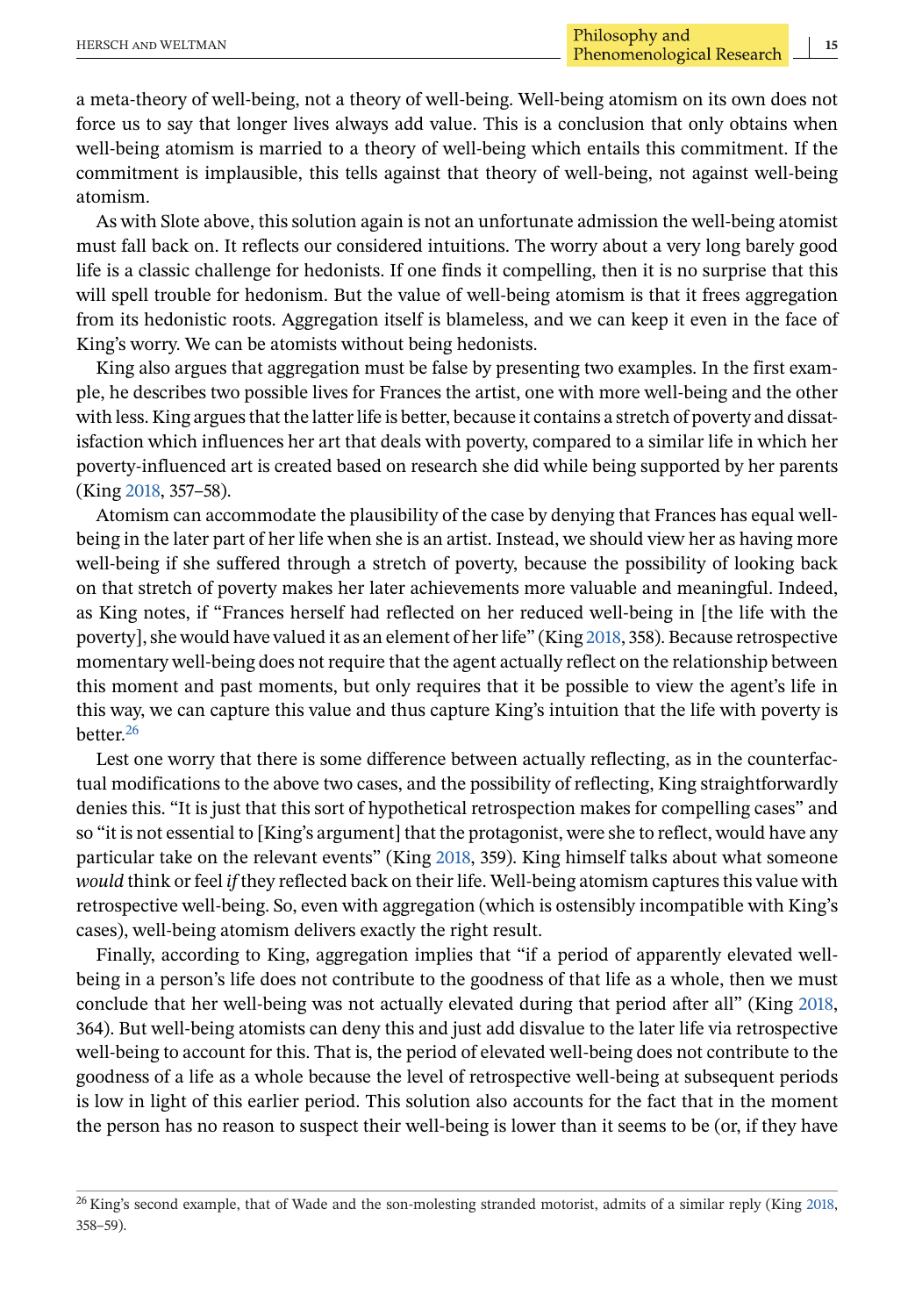reason to suspect this, due to predictions about the future, we can capture this via expectational well-being during that period).

Slote and King are not the only ones concerned with aggregation (see e.g. Temkin [2012,](#page-20-0) 113– 15; 2012, 122; Kagan [1994\)](#page-20-0). Ben Bramble, for instance, rejects aggregation for many reasons: for instance, he denies that adding many additional moments of momentary well-being "would add much – or, indeed, anything, depending on what these pleasures were like – to one's overall fortunateness" (Bramble [2018,](#page-19-0) 20). If the pleasures merely do not add much, then, as above, the well-being atomist merely has to set the numbers correctly to deliver the desired result. But if they do not add anything, then aggregation is in trouble.<sup>27</sup> And one might have other reasons for rejecting aggregation. In due time, the well-being atomist owes each objection some sort of response. That is a larger project than we can accomplish in a single article.

## **6 ATOMISM AND COMPREHENSIVE MOMENTARY WELL-BEING**

Having explored comprehensive momentary well-being in detail and illustrated how it can capture features of well-being that are ostensibly incompatible with atomism, we now further demonstrate that comprehensive momentary well-being is an atomistic measure of well-being. We do this by contrasting comprehensive momentary well-being with Dorsey's measure of momentary well-being. Dorsey, like us, presents a measure of momentary well-being which aims to capture the value of narratives and other relations, and which aims to be compatible with aggregation. Unlike comprehensive momentary well-being, Dorsey's momentary well-being measure is not atomistic. Thus, by comparing the two views we illuminate the atomistic nature of comprehensive momentary well-being.

Dorsey aims to show that aggregation is compatible with the importance of narratives and other relations by arguing that relational properties can impact momentary well-being (Dorsey [2015\)](#page-20-0). When we aggregate momentary well-being by summing the area under the curve, we capture the value of (say) a life that slopes upwards. A life that slopes upwards will have extra momentary value at each particular moment, because each moment is related to the previous moments and the future moments in a way such as to increase the well-being at that moment. Because we endorse aggregation, we accept Dorsey's method of accounting for the value of certain shapes of lives insofar as it amounts to adding extra value to each moment.28 Dorsey similarly agrees with us by holding that "synchronic welfare is explanatorily prior to lifetime welfare" (Dorsey [2015,](#page-20-0) 326).

Notice, then, that Dorsey endorses one of the three features of atomism as described by Raibley: the explanatory priority of momentary well-being (Raibley [2016,](#page-20-0) 342). Dorsey also argues that his approach is compatible with temporal neutrality (Dorsey [2015,](#page-20-0) 322–3). Temporal neutrality is another one of the features of atomism. What Dorsey is missing is the third feature of atomism: momentary well-being internalism.<sup>29</sup>

 $27$  For worries with and responses to Bramble's approach here, see Weltman [\(2022\)](#page-20-0) and Hersch (2022).

<sup>&</sup>lt;sup>28</sup> Recall that Rosati also agrees that "the issue of whether the welfare value of a life is additive and the issue of whether narrative relations contribute distinctively to the value of a life are separable" (Rosati [2013,](#page-20-0) 32). As Dorsey points out, this is a minority view: most disagree with us, Dorsey, and Rosati and think that aggregation is incompatible with narrative value (Dorsey [2015\)](#page-20-0). This is why Velleman rejects aggregation, for instance (Velleman [1991\)](#page-20-0).

 $29$  Kauppinen divides theories like this: momentary well-being internalism plus aggregation entails atomism. Reject aggregation and we get internalist holism; reject momentary well-being internalism and we get externalist holism (Kauppinen's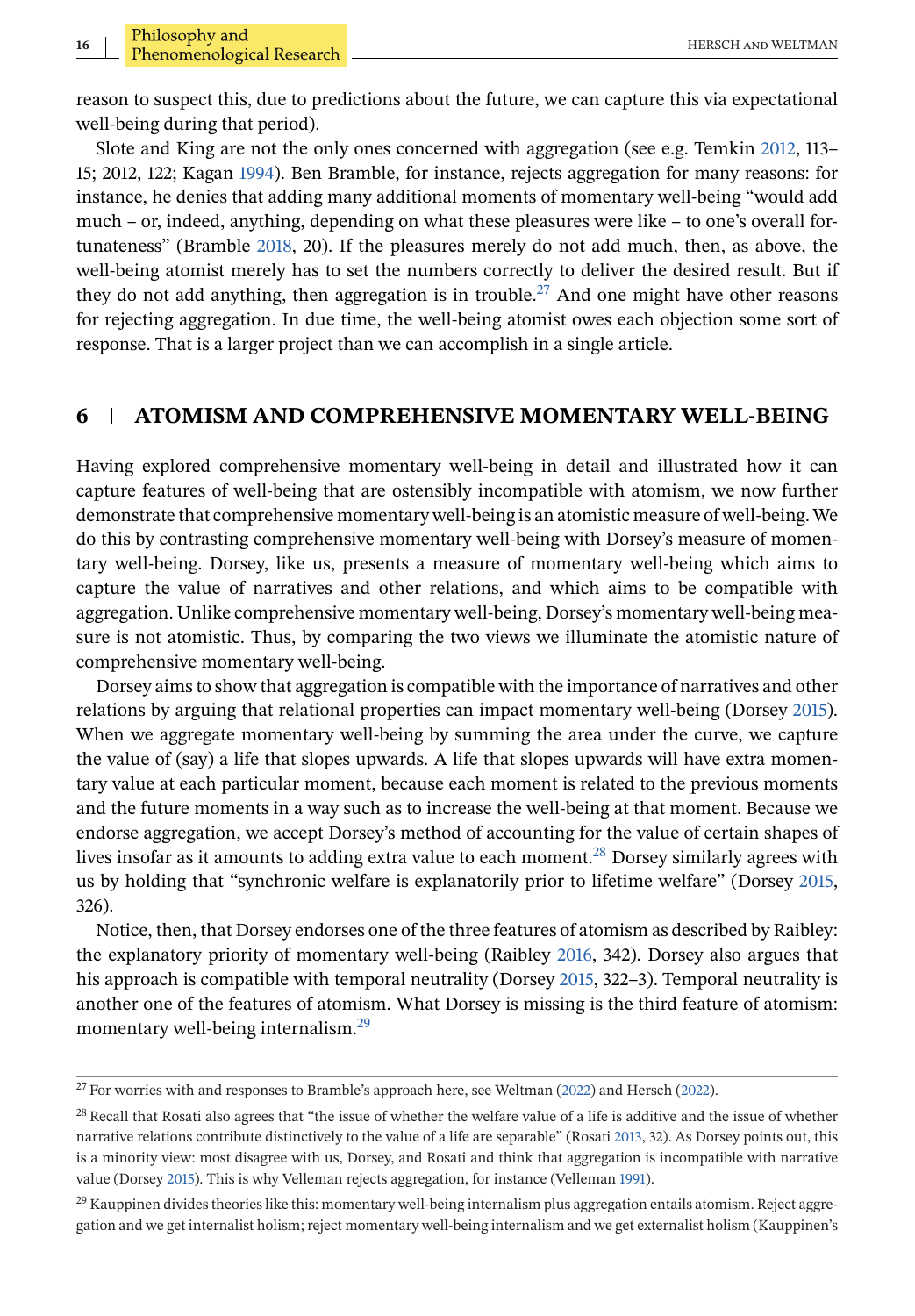Momentary well-being internalism is the view that we only need to look at a particular moment to calculate well-being at that moment. This view is endorsed not just by atomists but by opponents of atomism, like Velleman, who argues that "a person's well-being at each moment is defined from the perspective of that moment" (Velleman [1991,](#page-20-0) 63) and that "estimates of momentary well-being are made within a restricted context – namely, the context of events and circumstances of the moment" (Velleman [1991,](#page-20-0) 66).<sup>30</sup> Dorsey rejects momentary well-being internalism: according to him, when we calculate well-being at any particular moment, we look not just at that moment but also at "noncurrent events" in the past and the future, and in the relation those events have to the present moment (Dorsey [2015,](#page-20-0) 326). For instance, one person winning a Heisman Trophy may have more momentary well-being than another person winning a Heisman Trophy because the first person worked hard to win the trophy, whereas the second accidentally won the trophy by stumbling into the award ceremony (Dorsey [2015,](#page-20-0) 327). Similarly, someone who is working towards winning a trophy will have higher well-being at the moment they are working if they eventually win the trophy. $31$ 

Dorsey has three arguments against Velleman's momentary well-being internalism. One is that Velleman merely asserts the view, rather than defending it, and so there is no reason to prefer momentary well-being internalism rather than reject it (Dorsey [2015,](#page-20-0) 328). Our momentary well-being internalism avoids this problem, because by showing how momentary well-being internalism can capture features of well-being that are ostensibly incompatible with it, we supply it with one benefit that its rejection lacks: it accounts for the relevant data in a simpler and more ecumenical way. $32$  So, unlike Velleman, we do not merely assert momentary well-being internalism.

Dorsey's second argument against Velleman's defense of momentary well-being internalism is that the only positive reason Velleman supplies for his view is that aggregation is false. But, because the debate is in part about whether aggregation is false, this gives us no positive reason to accept momentary well-being internalism (Dorsey [2015,](#page-20-0) 329). It should be clear why this argument has no force against our view: we accept both aggregation and momentary well-being internalism. So we do not have to base our acceptance of momentary well-being internalism on a rejection of aggregation.

Dorsey's third argument against Velleman is the most relevant, because in seeing where it goes wrong, we also see how our view accommodates momentary well-being internalism (and thus

preferred view) (Kauppinen [2015\)](#page-20-0). Kauppinen does not have a name for someone who rejects both aggregation and momentary well-being internalism, nor does he include temporal neutrality in his characterization of whether a theory is atomistic or holistic (although he endorses temporal neutrality). A more complete division would be this: endorse momentary well-being internalism, temporal neutrality, and the explanatory priority of momentary well-being, and you are an atomist. Reject any of the three, and you are a holist. We could come up with six labels for the six possible kinds of holism, but this would be excessive.

<sup>30</sup> Velleman also thinks momentary well-being is not the right measure to use when calculating lifetime well-being, because he denies (whereas we endorse) aggregation.

<sup>31</sup> Dorsey thus comes close to endorsing redemptionism. He does elsewhere accept redemptionism (Dorsey [2013\)](#page-20-0). However, he claims that his argument for momentary well-being externalism is independent of redemptionism: "to see the difference, note that [he's] not saying that a particular event *e* could make me better off at a time earlier than *e* occurred. Rather, [he's] suggesting that while the synchronic welfare value of *e* accrues at its moment of occurrence, this value is in part determined by the relations between *e* and nonconcurrent events, *f*, *g*, and *h*" (Dorsey [2015,](#page-20-0) 326).

<sup>32</sup> Dorsey himself accepts that momentary well-being internalism and its denial both "pass a threshold of reasonable plausibility," and that bare appeal to the plausibility of one or the other "will be inconclusive" (Dorsey [2015,](#page-20-0) 329).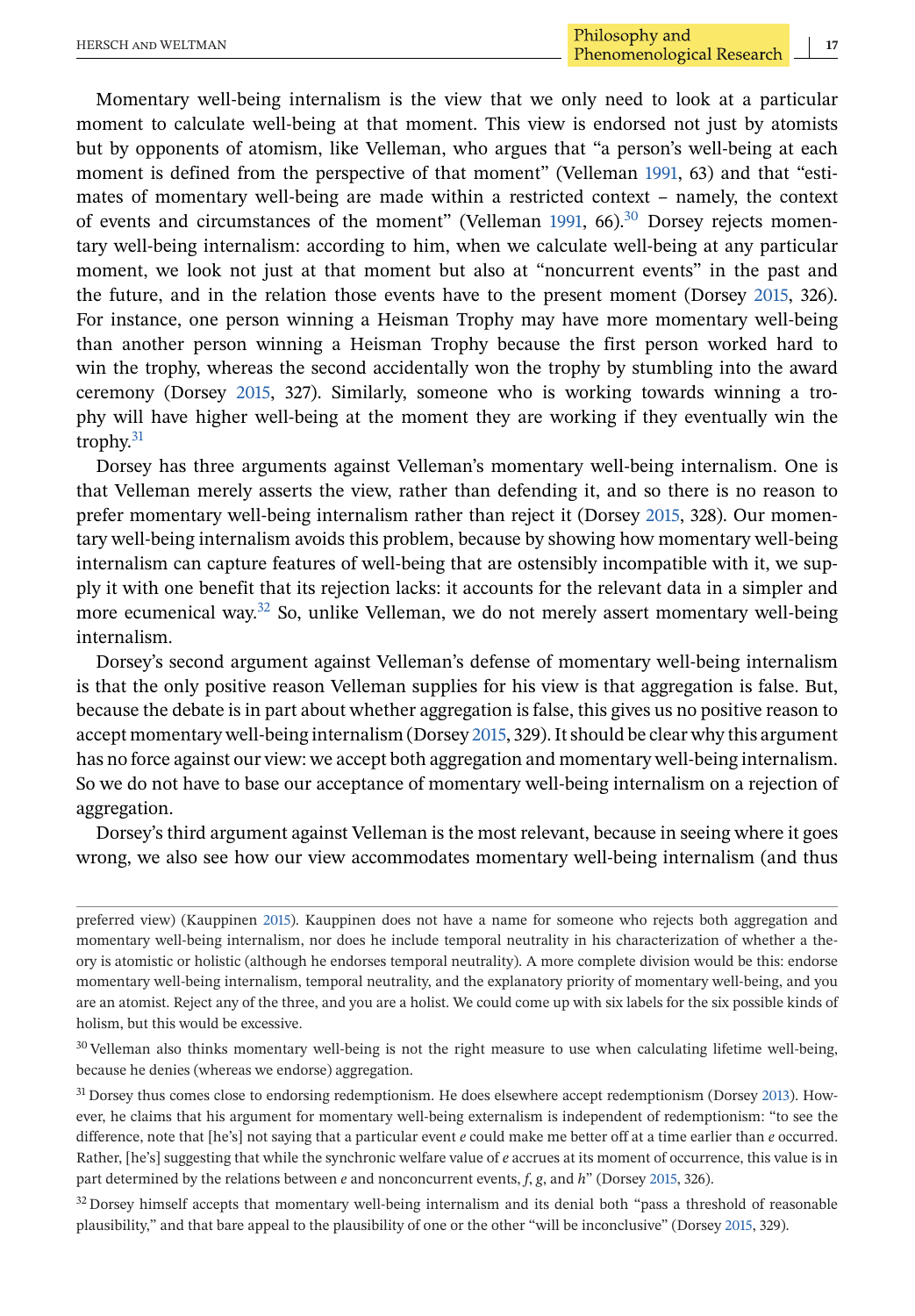the third component of atomism, about which Dorsey and our view differ). Dorsey argues that his view is simply more plausible in light of the Heisman Trophy example and similar examples (Dorsey [2015,](#page-20-0) 327). Because the value of winning the trophy seems to depend on things apart from what is going on at the moment the trophy is won, it seems like momentary well-being internalism is false.

However, we have suggested that past and future events can be accommodated into a measure of momentary well-being not in the way Dorsey wishes them to be (by directly allowing relations between the past and the present, and relations between the future and the present, to determine well-being) but by looking to the relations that exist entirely in the present between various facts, some of which involve the past or the expected future. Retrospective momentary well-being involves being able to look back at the past in the moment. So, for instance, when someone wins the trophy, if *at that moment* they can look back into the past at their hard work, then *at that moment* (and at subsequent moments) the looking back can increase their momentary well-being (by increasing their retrospective momentary well-being).33 Expectational momentary well-being involves looking towards the (expected) future. So, for instance, when someone works hard, if *at that moment* they can look to the future and expect it to pay off, then *at that moment* the looking forward can increase the momentary well-being (by increasing their expectational momentary well-being). The relations here are relations between two things *at the present moment*: now having had worked hard in the past and winning the prize now, or working hard now and now being able to expect to win the prize in the future.

This view is quite different from Dorsey's, for whom the relations are between two *temporally distinct* things: working hard in the past and winning the prize now, or working hard now and actually winning the prize in the future. Because the relations Dorsey discusses are relations between temporally distinct events, his view perhaps implies odd things about how time and well-being interact.<sup>34</sup> James L. D. Brown, for instance, argues that retroactive welfare effects are so implausible as to give us a reason to reject Dorsey's view (Brown [2019,](#page-19-0) 97).<sup>35</sup>

Similarly, Ben Bradley argues that someone getting at *t*+*n* what they want at *t* cannot make their life better at *t* just in virtue of that fact that they're going to get what they want at *t*+*n*, because "it is true *of all times before he gets what he wants* that he is later going to get what he wants" (Bradley [2016,](#page-19-0) 6). Thus it is arbitrary to pick the moment at which one wants the thing, unless some further reason is forthcoming. According to our model, future events can only impact one's well-being insofar as they factor in to expectations of the future, and expectations of the future can change over time. It is not necessarily true of all times before some future event that we have the same expectations of that event, or

<sup>33</sup> Note that if they *actually* look back, say by fondly reminiscing about exercise, then this is merely discrete momentary well-being. This kind of looking back has traditionally been the only thing the atomist can rely on to try to explain examples like the Heisman trophy. See for instance Feldman's discussion of someone who "might take pleasure in the thought that the earlier pains... were meaningful" (Feldman [2004,](#page-20-0) 131). Our account incorporates that kind of pleasure, but it also incorporates well-being in non-hedonistic forms (if such well-being exists), like the well-being that consists in being able to look back at hard work (even when one does not in fact look back).

<sup>&</sup>lt;sup>34</sup> For instance, on Dorsey's account, our well-being at each moment may be indeterminate until some future point. Or, it may be determinate, but only on the basis of things which have yet to occur. Both of these options strike us as odd, although even if they make sense, we think our approach is preferable. For additional discussion of this question see (King [2020\)](#page-20-0).

<sup>&</sup>lt;sup>35</sup> Brown's other main argument against Dorsey is that the only way Dorsey can incorporate the value of the shape of a life is by adding extra welfare to a better-shaped life, which Dorsey can't do because by hypothesis the lives must have equal sums of momentary well-being, or give up the shape of a life hypothesis, but Dorsey wishes to support the hypothesis (Brown [2019,](#page-19-0) 99-100). Because we explicitly endorse the first option, our view avoids this objection.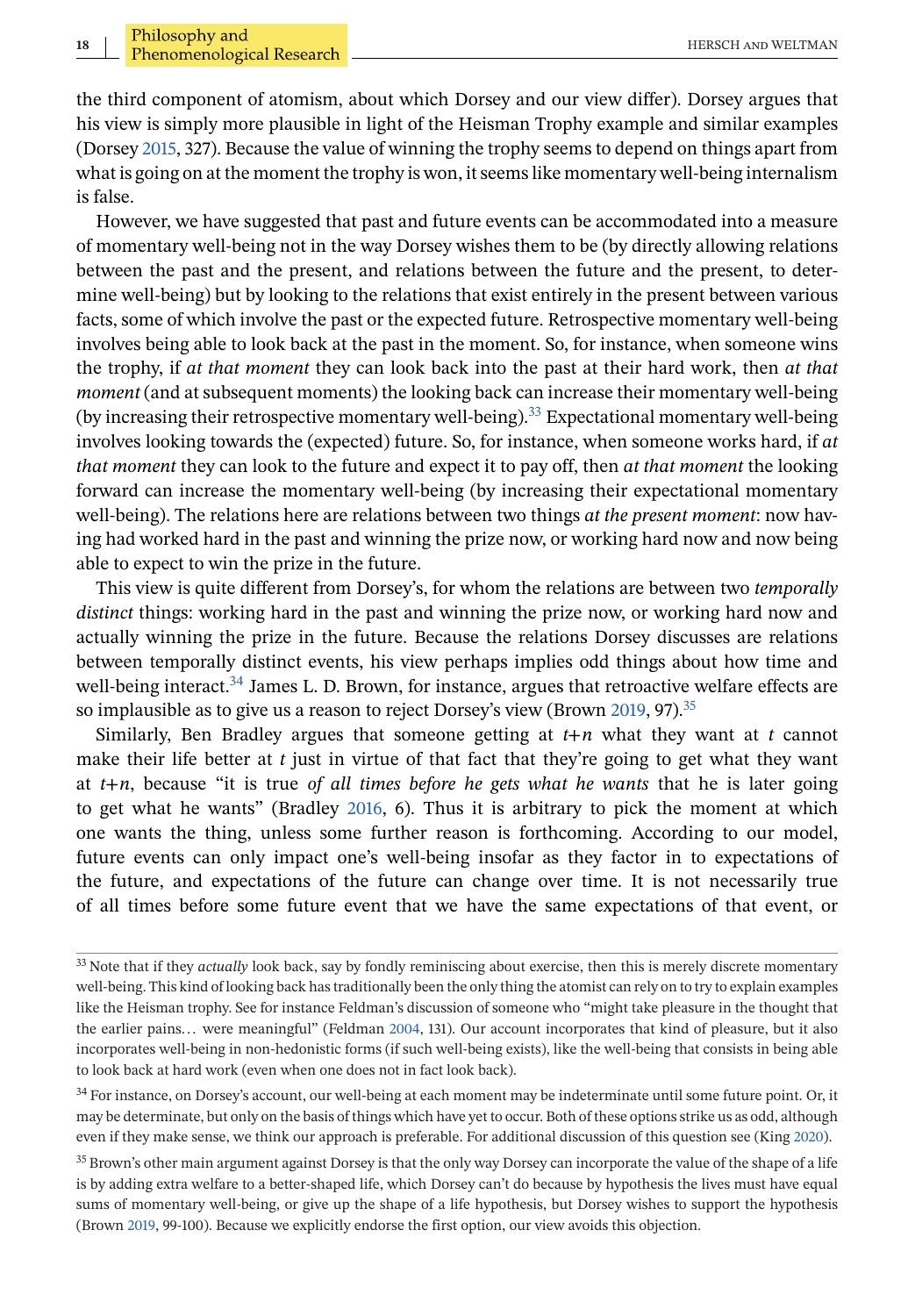ought to have the same expectations of that event, or could have the same expectations of that event. Expectational momentary well-being need only accrue at those moments in life where it is plausible for it to accrue, like once one has put the work into securing some future success.

Thus, our view (unlike Velleman's) accounts for the different momentary value of winning a Heisman Trophy one has worked for versus winning one via a fluke: only in the former case does the trophy supply retrospective momentary well-being in the form of being able to look back on hard work. But, unlike Dorsey's view, our view does not reply on the idea that the hard work itself was valuable *at the time* because one was actually going to win the trophy later: if it was valuable at the time, it was because one could expect to win the trophy, not because one was actually going to win it.

In other words, Dorsey endorses the "Relational View," according to which "some contributors to the intrinsic value of a life, on this view, cannot be locked down to an individual moment but necessarily involve many moments throughout a life and the relationship between them" (Dorsey [2015,](#page-20-0) 310). Comprehensive momentary well-being allows us to "lock down" value to individual moments. Past things are incorporated into the moment by the *present* possibility of comparison between those past things and other features of the moment. Future things are incorporated into the moment by the *present* expectations (possible, rational, or actual) of those things. Just like a judgment that one painting is better than another is a *present* judgment, even if it is made on the basis of comparing the painting you are looking at right now with the painting you looked at yesterday, the well-being that someone gets from winning a trophy is *present* well-being, even if it accrues on the basis of viewing the win in light of hard work this person engaged in last year.

Thus, comprehensive momentary well-being does not violate the requirement of momentary well-being internalism that "an agent's well-being at a time, *t*, is not affected by anything that occurs at any time other than *t*'' (Raibley [2016,](#page-20-0) 343)." The possibility of viewing one's present success in light of one's past efforts is not affected by one's *past* efforts themselves: it is rather affected by the *present* possibility of comparison. The possibility of judging the painting one is presently looking at to be better than the one saw yesterday is not (at this moment) affected by one's *yesterday* having seen the painting: anything else that afforded the possibility of the comparison would serve just as well, and what is needed is the possibility in the present, not at any other time. If there were some other way for the trophy to be valuable, or some other way to compare the paintings, without something in the past having occurred, then this would serve just as well for providing well-being or for forming an aesthetic judgment. It might be true that only past occurrences can provide the occasion for present comparisons, but this does not mean the past events are *themselves* factoring into the well-being (or the aesthetic judgment). It just means the past events are the occasions for the present comparisons.

So, comprehensive momentary well-being is an atomistic measure of well-being. It accepts the explanatory priority of momentary well-being, momentary well-being internalism, and neutrality about the order of episodes when aggregating well-being over time. Lifetime well-being, if we must measure it at all, is measured by summing up momentary well-being, which itself is determined on the basis of present features of one's life, like examining one's present situation in light of the possibility of looking back or the possibility of expecting things in the future. We endorse temporal neutrality and we have demonstrated how features of well-being which ostensibly conflict with it, like the importance of the shape of lives, can be captured by comprehensive momentary wellbeing.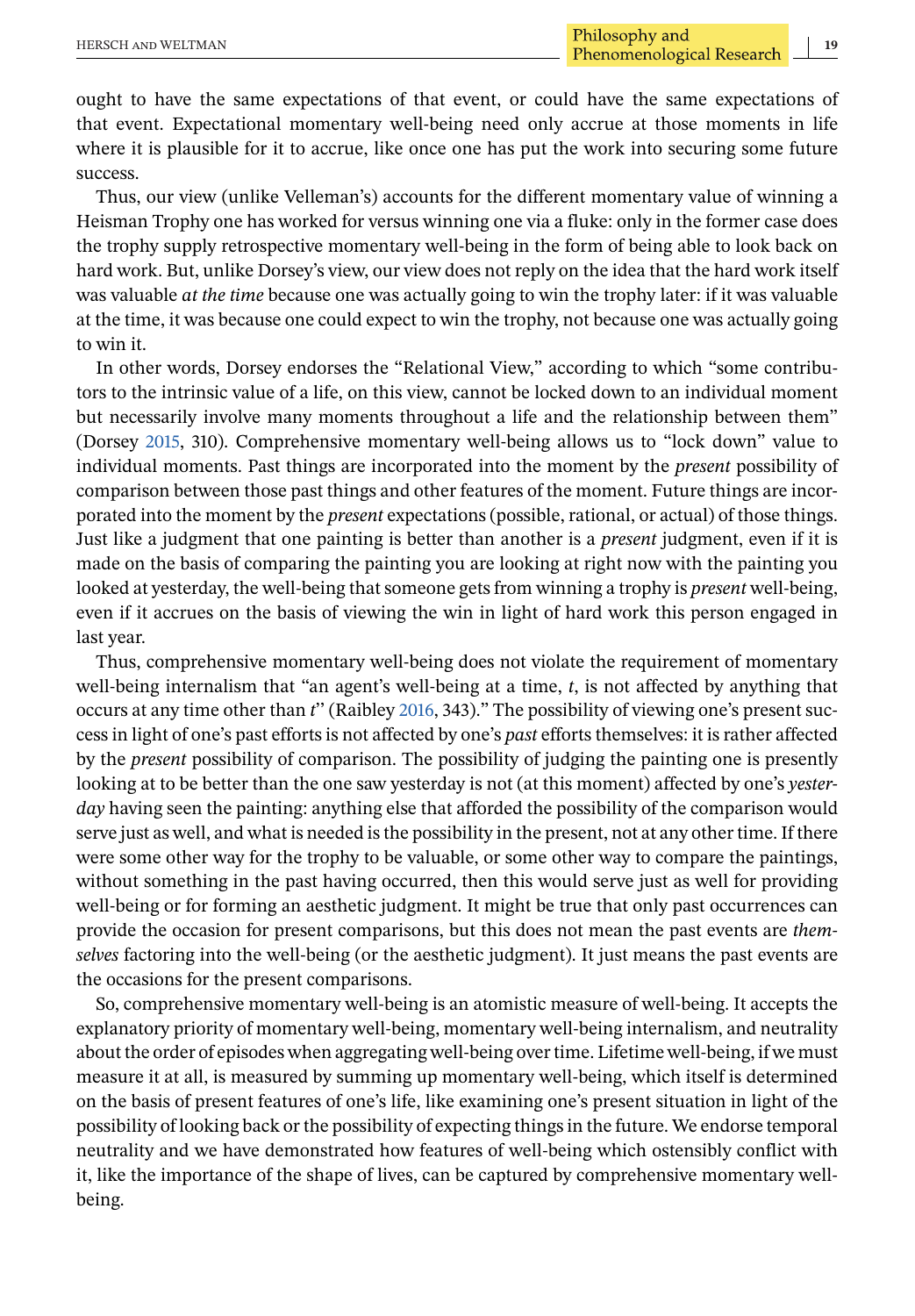# <span id="page-19-0"></span>**7 CONCLUSION**

Because we claim that well-being atomism can capture (via comprehensive momentary wellbeing) all the important features of well-being, one might worry that this amounts to an objection against the theory. Can well-being atomism be false if, as we claim, all theories of well-being are compatible with it? If well-being atomism applies to all theories, it seems like it is perhaps a vacuous, unfalsifiable theory.

This objection does not succeed. Our arguments above are controversial. Not all theorists will accept that comprehensive momentary well-being can capture everything important about anti-aggregation, narratability, and relationialism. Specifically, many will object to our claims that some features of these three theses ought not to play a role in a theory of well-being. In other words, they will claim that although we say we can capture the intuitive force of these ideas, in fact we cannot: well-being atomism can only support inadequate versions of these ideas. Dorsey, for instance, might claim that future events do in fact impact our present well-being, whereas we claim that the only impact the future has on present well-being is via expectations (possible, rational, or actual). Thus, an endorsement of well-being atomism amounts to a controversial claim in discussions of well-being, one which many will object to. It follows that well-being atomism is neither a vacuous nor an unfalsifiable theory. There are substantive reasons (which we disagree with) people can point to in order to reject well-being atomism. If we are right, many of the views described above will have to alter themselves in various ways. Well-being atomism is thus ecumenical but not vacuously so.

This has been a partial description of well-being atomism. Necessarily some crucial topics have been left unaddressed, like the length of the moments that are measured by comprehensive momentary well-being.<sup>36</sup> We have, however, gone some length towards articulating a comprehensive account of momentary well-being by showing how it can accommodate many features of well-being ostensibly incompatible with momentary well-being. If we are right that well-being atomism can capture what is important, and that what it cannot capture ought to be rejected, then theories of well-being should aim to be compatible with well-being atomism. Articulating the various features of well-being in a given theory in terms of the variables in well-being atomism will bring greater clarity and help adjudicate disputes between theories, and disputes about meta aspects of well-being, like aggregationism. Well-being atomism represents a significant and helpful addition to the study of well-being.

#### **ORCID**

*Gil Hersch* <https://orcid.org/0000-0003-0992-0164> *DanielWeltman* <https://orcid.org/0000-0001-7543-0337>

#### **REFERENCES**

Bradley, B. (2009). *Well-Being and Death*. Oxford: Oxford University Press. Bradley, B. (2016). Well-Being at a Time. *Philosophic Exchange*, 45(1). Bramble, B. (2018). *The Passing of Temporal Well-Being*. New York: Routledge. <https://doi.org/10.4324/9781315213385> Bricker, P. (1980). Prudence. *The Journal of Philosophy*, 77, 381–401. <https://doi.org/10.2307/2025536> Broome, J. (2004). *Weighing Lives*. Oxford: Oxford University Press. Brown, J. L. D. (2019). Additive Value and the Shape of a Life. *Ethics*, 130, 92–101. <https://doi.org/10.1086/704345> Bruckner, D. W. (2013). Present Desire Satisfaction and Past Well-Being. *Australasian Journal of Philosophy*, 91, 15–29. <https://doi.org/10.1080/00048402.2011.632016>

<sup>36</sup> For one proposal see (Kraut [2018,](#page-20-0) 213). See also Feldman's discussion of "episodes" of well-being (Feldman [2004,](#page-20-0) 173-4).